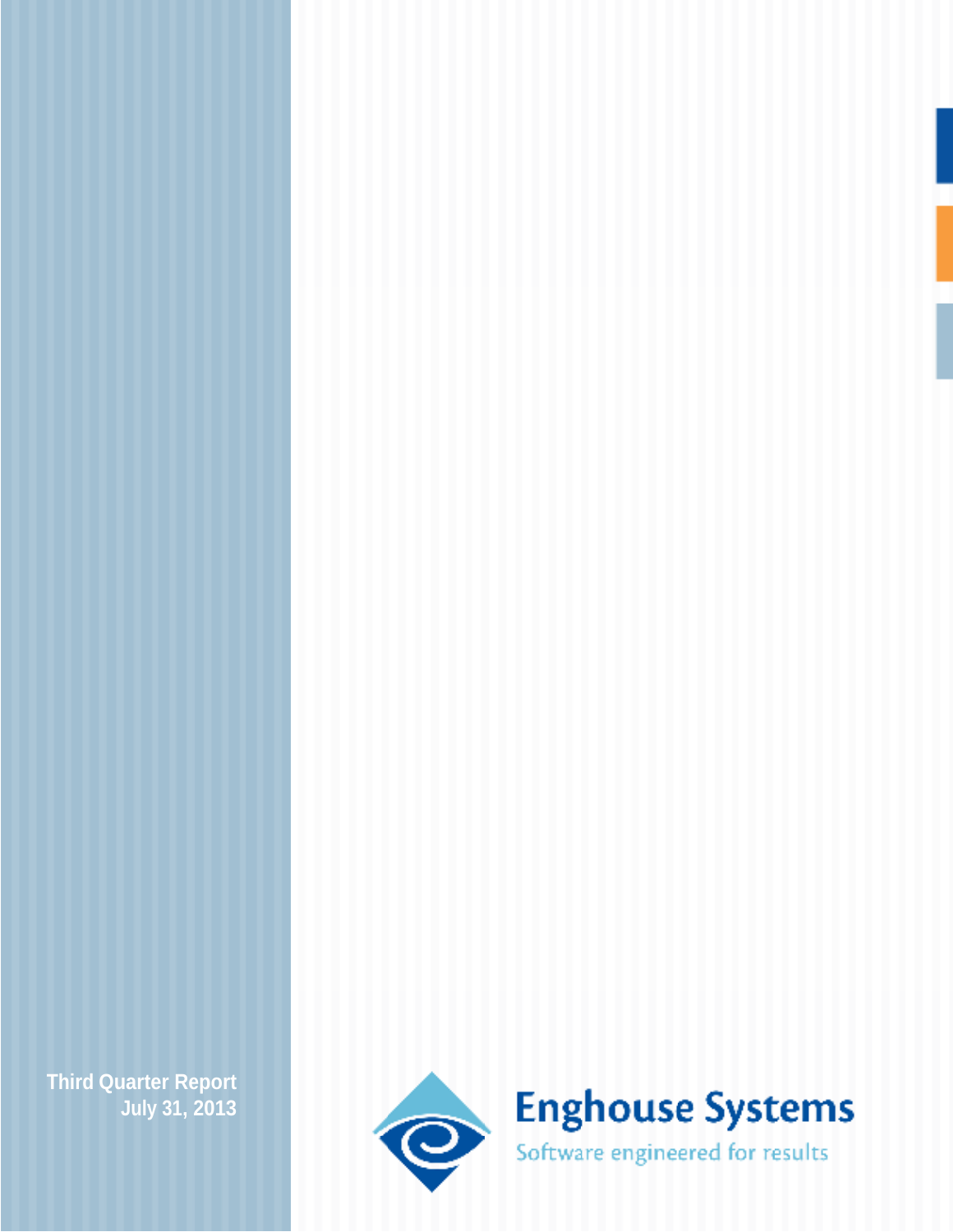September 10, 2013 **September 10, 2013** 10, 2013

To our Shareholders, To our

Third quarter revenue was \$46.3 million, an increase of 31% over revenue of \$35.4 million in the third quarter last year, with incremental revenue coming primarily from acquisitions. Revenue includes recurring hosted and maintenance services contributions of \$23.5 million in the quarter, an increase of 21% over last<br>year's revenue of \$19.5 million. Adjusted EBITDA for the quarter was \$12.2 million or \$0.46 per diluted year's revenue of \$19.5 million. Adjusted EBITDA for the quarter was \$12.2 million or \$0.46 per diluted share compared to \$9.2 million or \$0.35 per diluted share in last year's third quarter. Results from operating activities for the quarter were \$11.7 million compared to \$8.3 million in the prior year's third<br>quarter and include special charges booked on acquisitions of \$0.1 million in the quarter. Net income for the quarter and include special charges booked on acquisitions of \$0.1 million in the quarter. Net income for the third quarter was \$6.3 million or \$0.24 per diluted share compared to the prior year's third quarter net income of \$4.3 million or \$0.16 per share. On a year to date basis, revenue was \$132.7 million compared to \$97.4 million, an increase of 36%. Adjusted EBITDA for the year to date was \$32.5 million or \$1.23 per<br>diluted share compared to \$24.9 million or \$0.96 per share. diluted share compared to \$24.9 million or \$0.96 per share. \$0.96 per share. **ENGHOUSE SYSTEMS LIMITED**<br>
Triangular resolutions,<br>
the record was \$46.3 million, on increase of 31% over revenue of \$55.4 million in the third<br>
tyres, with incremental recorduositions of \$25.5 million in the quarket an i on, an increase of 31% over revenue of \$35.4 million in the third<br>nue ooming primarily from acquisitions. Revenue includes recurring<br>ibutions of \$23.5 million in the quarter, an increase of 21% over last<br>butions of \$23.5 m tal revenue coming primarily from acquisitions. Revenue includes recurring<br>es contributions of \$23.5 million in the quarter, an increase of 21% over last<br>. Adjusted EBITDA for the quarter was \$12.2 million or \$0.46 per d ed on acquisitions of \$0.1 million in the quarter. Net income for the<br>per\_diluted\_share\_compared\_to\_the\_prior\_year's\_third\_quarter\_net<br>. On a year to date basis, revenue was \$132.7 million compared to Third quarter revonuse 3463 million, in increases do 13% over revonus of 33% million in the britis material and mathematics services continues and mathematics are revonus of 52% or increases of 2% or increases of the stat includes 21% over last million or \$0.46 per diluted third quarter. Results from third quarter net \$132.7 million compared million or \$1.23 per enue of \$35.4 million in the third<br>tions. Revenue includes recurring<br>trater, an increase of 21% over last<br>\$12.2 million or \$0.46 per diluted<br>ar's third quarter. Results from<br>an in the pior year's third and in the quarter. **recurring** 21% over last per diluted third quarter net to \$1.23 per

Operating expenses increased to \$21.2 million from \$17.5 million in the prior year's third quarter and Operating expenses increased to \$21.2 million from \$17.5 million in the prior year's third quarter and<br>include incremental operating costs related to acquisitions as well as special charges related to include incremental operating costs related to acquisitions as well as special charges related to<br>restructuring of acquired operations. Non-cash amortization charges in the quarter were \$4.0 million restructuring of acquired operations. Non-cash amortization charges in the quarter were \$4.0 million<br>compared to \$2.9 million in the prior year's third quarter and includes amortization charges for acquired software and customer relationships including operations acquired in the current year. include incremental operating costs related to acquisitions as well as special charges related to<br>restructuring of acquired operations. Non-cash amortization charges in the quarter were \$4.0 million<br>compared to \$2.9 milli \$4.0 million \$4.0 million

Enghouse closed the quarter with \$92.0 million in cash, cash equivalents and short-term investments, Enghouse closed the quarter with \$92.0 million in cash, cash equivalents and short-term investments,<br>compared to \$80.9 million at April 30, 2013 and \$83.7 million at October 31, 2012. This reflects cash paid in the quarter of approximately \$3.0 million related to holdbacks for the acquisitions of Zeacom and Locus. It also reflects a cash dividend of \$2.1 million paid in June 2013. The Company continues to have no longterm debt. ng operations acquired in the current year.<br>million in cash, cash equivalents and short-term investments, year.<br>nd short-term investments, of Zeacom and continues to have no long term investments,<br>iflects cash paid in Locus. It

During the quarter, the corporate management team was strengthened with the additions of Craig Wallace During the quarter, the corporate management team was strengthened with the additions of Craig Wallace<br>as Chief Operations Officer and Geoff Bartle as Corporate Vice President, Information Systems. The dividend of \$2.1 million paid in June 2013. The Company continues to have no long-<br>he corporate management team was strengthened with the additions of Craig Wallace<br>s Officer and Geoff Bartle as Corporate Vice President, I additions of Craig Wallace President, Information Systems. The<br>b the next level of its development.<br>dge Systems, LLC. Based in Satsop tions of Craig Wallace<br>mation Systems. The

additional corporate management was needed to take the Company to the next level of its development.<br>On September 6, 2013, the Company acquired Safeharbor Knowledge Systems, LLC. Based in Satsop On September 6, 2013, the Company acquired Safeharbor Knowledge Systems, LLC. Based in Satsop (Seattle), Washington, Safeharbor delivers a SaaS based, unified knowledge base and community forum (Seattle), Washington, Safeharbor delivers a SaaS based, unified knowledge base and community forum<br>platform with proven scalability, augmenting the Company's Interactive Management solutions portfolio. l, unified knowledge base and community forum<br>s Interactive Management solutions portfolio. , 2013, the Company acquired Safeharbor Knowledge Systems, LLC. Based in Satsop<br>igton, Safeharbor delivers a SaaS based, unified knowledge base and community forum<br>/en scalability, augmenting the Company's Interactive Mana

platform with proven scalability, augmenting the Company's Interactive Management solutions portfolio.<br>The Board of Directors has approved an eligible quarterly dividend of \$0.08 per common share, payable on November 29, 2013 to shareholders of record at the close of business on November 15, 2013. on

Enghouse continues to seek further acquisitions to grow its market share. to seek further acquisitions to grow its market share.<br>J. Sadler

Stephen J. Sadler Chairman of the Board and Chief Executive Officer **Executive Officer Executive Officer**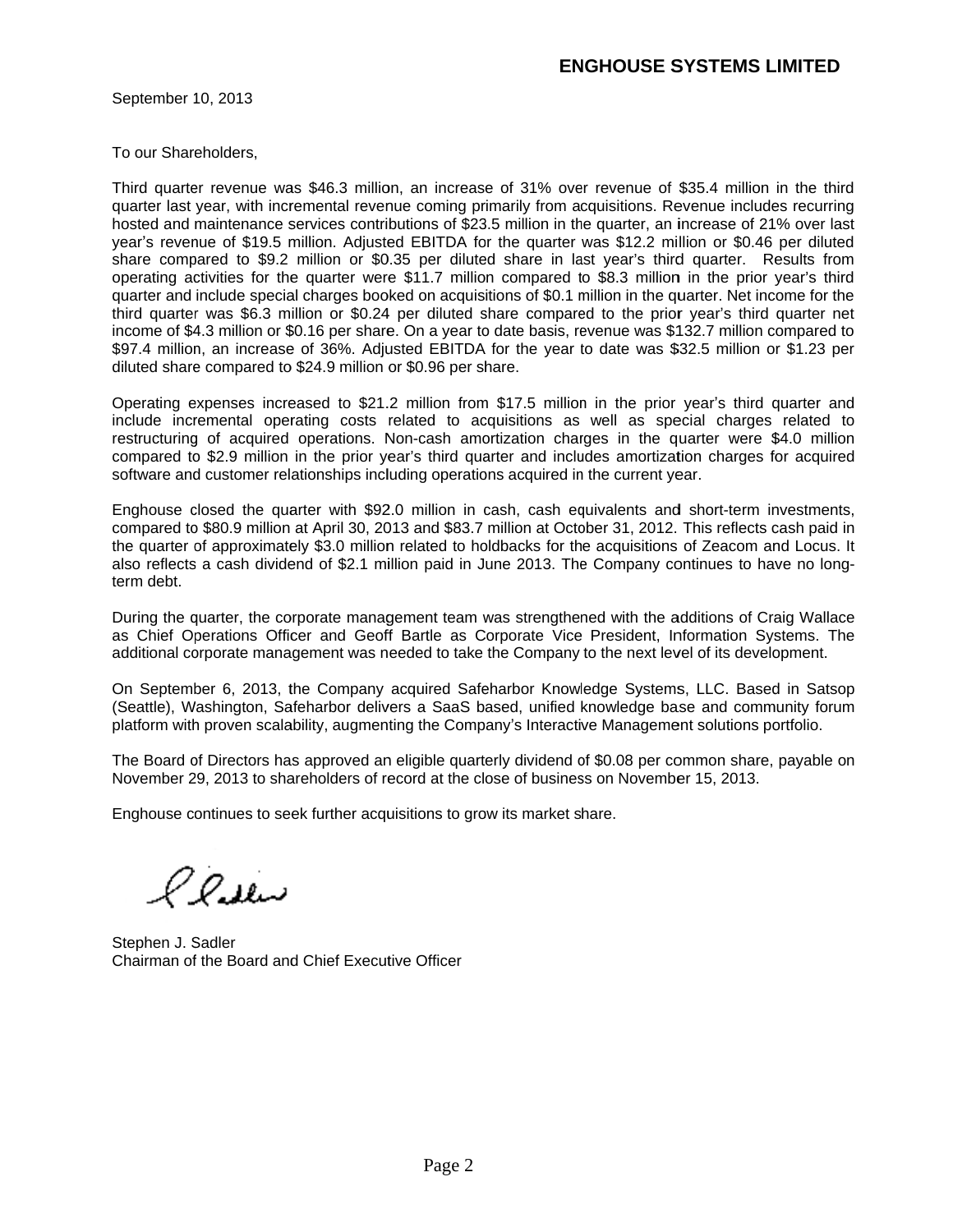# **ENGHOUSE SYSTEMS LIMITED**

#### **MANAGEMENT S DISCUSSION AND ANALYSIS**

The following Management Discussion and Analysis ("MD&A") has been prepared as of September 10, 2013 and all information contained herein is current as of that date. For a complete understanding of our business environment, risks, trends and uncertainties and the effect of critical accounting policies and estimates on our results, this MD&A should be read in conjunction with the Company's unaudited condensed consolidated interim financial statements and the notes thereto for the periods ended July 31, 2013 and 2012, as well as the Company's audited Consolidated Financial Statements and Management's Discussion and Analysis for the fiscal year ended October 31, 2012, contained in the Company's 2012 Annual Report to Shareholders. This MD&A covers the consolidated results of operations, financial condition and cash flows of Enghouse Systems Limited (the "Company" or "Enghouse") and its subsidiaries, all wholly owned, for the third quarter ended July 31, 2013. Unless otherwise noted, the results reported herein have been prepared in accordance with International Financial Reporting Standards ("IFRS") and are presented in Canadian dollars, stated in thousands, except per share amounts.

This document is intended to assist the reader in better understanding operations and key financial results as of the date of this report. The unaudited condensed consolidated interim financial statements and the MD&A have been reviewed by the Company's Audit Committee and approved by its Board of Directors.

#### **Non-IFRS Measures**

The Company uses non-IFRS measures to assess its operating performance. Securities regulations require that companies caution readers that earnings and other measures adjusted to a basis other than IFRS do not have standardized meanings and are unlikely to be comparable to similar measures used by other companies. Accordingly, they should not be considered in isolation. The Company uses results from operating activities and Adjusted EBITDA as measures of operating performance. Therefore, results from operating activities and Adjusted EBITDA may not be comparable to similar measures presented by other issuers. Results from operating activities are calculated as net income before amortization of acquired software and customer relationships, finance income, finance expenses, other income, and the provision for income taxes. Results from Adjusted EBITDA are calculated as net income before depreciation of property, plant and equipment, amortization of acquired software and customer relationships, finance income, finance expenses, other income, the provision of income tax and special charges for acquisition related restructuring and transaction costs. Management uses results from operating activities and Adjusted EBITDA to evaluate operating performance as they exclude amortization of software and intangibles (which is an accounting allocation of the cost of software and intangible assets arising on acquisition), any impact of finance and tax related activities, asset depreciation, other income and restructuring costs primarily related to acquisitions.

#### **Forward-looking Statements**

Certain statements made or incorporated by reference in this MD&A are forward-looking and relate to, among other things, anticipated financial performance, business prospects, strategies, regulatory developments, new services, market forces, commitments and technological developments. By its nature, such forward-looking information is subject to various risks and uncertainties, including those discussed in this MD&A or in documents incorporated by reference in this MD&A, such as Enghouse's Annual Information Form, which could cause the Company's actual results and experience to differ materially from the anticipated results or other expectations expressed herein. Readers are cautioned not to place undue reliance on this forward-looking information, and the Company shall have no obligation to update publicly or revise any forward-looking information, whether as a result of new information, future events or otherwise, except in accordance with applicable securities laws.

For additional information with respect to certain of these risks or factors, reference should be made to section "Risks and Uncertainties" of the MD&A and notes to the consolidated financial statements for the year ended October 31, 2012, as well as to the Company's continuous disclosure materials filed from time to time with Canadian securities regulatory authorities, copies of which are filed electronically on SEDAR at [www.sedar.com](http://www.sedar.com).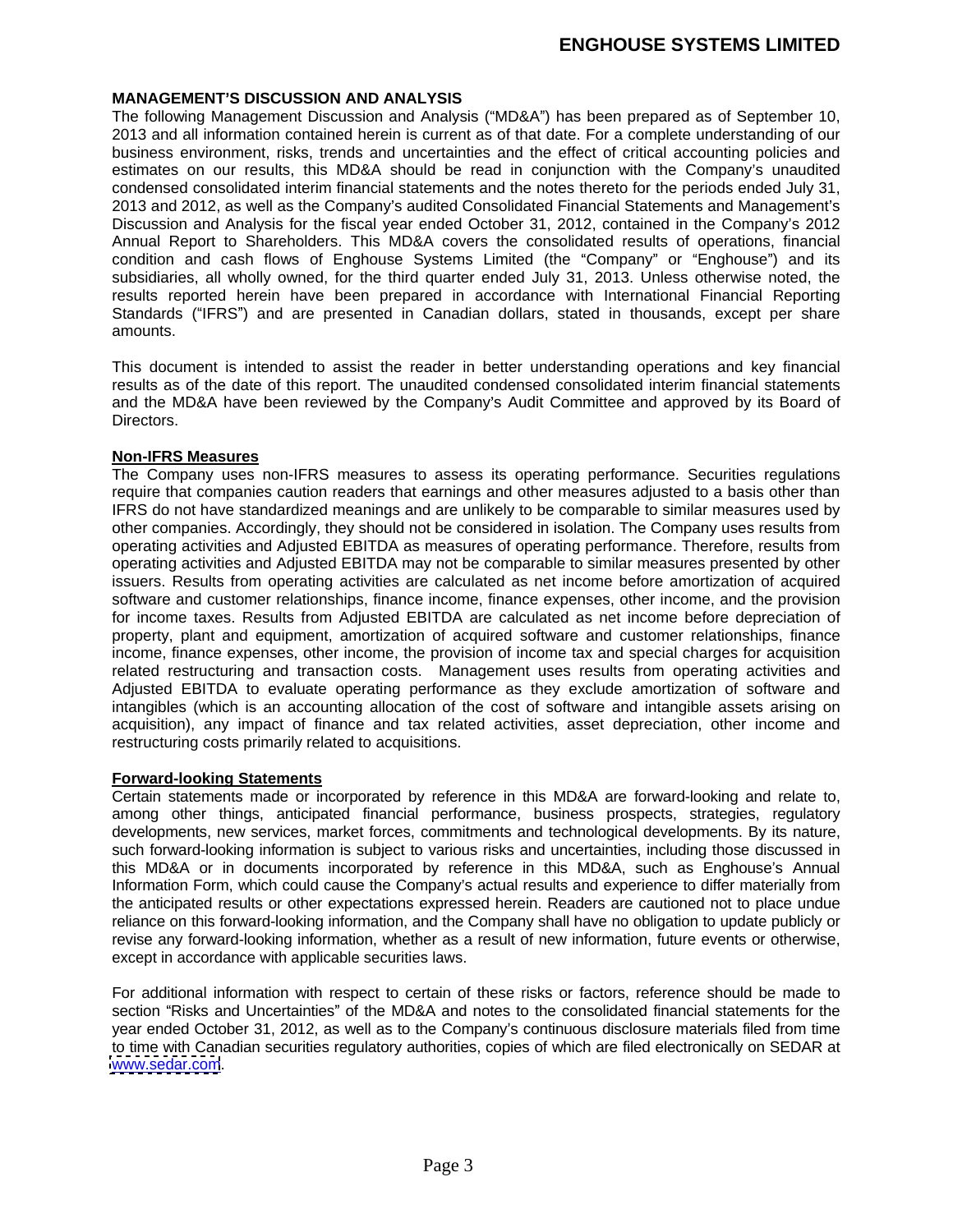# **ENGHOUSE SYSTEMS LIMITED**

#### **Corporate Overview**

Enghouse is a Canadian publicly traded company (TSX:ESL) that develops enterprise software solutions for a variety of vertical markets. The Company is organized around two business segments: the Interactive Management Group and the Asset Management Group. The Interactive Management Group specializes in communications software and services that are designed to enhance customer service, increase efficiency and manage customer communications across the enterprise. Core technologies include contact center, attendant console, interactive voice response, call recording and workforce optimization solutions that support any telephony environment, on-premise or in the cloud. Its customers include insurance companies, banks, utilities as well as high technology, health care and hospitality companies. The Asset Management Group provides a portfolio of products to telecom service providers as well as software solutions for the transportation industry, utilities and the oil and gas industry. These include telecom billing, data conversion, and geo-spatial software solutions for complex network infrastructures and fleet/logistics management solutions for the public and private sectors.

The Company s strategy is to continue to build a consistently profitable enterprise software company with a diversified product suite and global market presence. The Company emphasizes the importance of recurring revenue streams to increase shareholder value and the predictability of its operating results. This objective is addressed through a combination of organic growth and acquisitions. While the Company continues to develop and enhance its existing product portfolio, it is also important to augment and expedite this strategy with new and complementary technology, products and services obtained through acquisition. This multi-faceted approach will enable the Companyto provide a broader spectrum of products and services to its customer base more quickly than through organic means alone.

#### **Quarterly Results of Operations**

The following table sets forth certain unaudited information for each of the eight most recent quarters (the last of which ended July 31, 2013). Historically, the Company's operating results have fluctuated on a quarterly basis, which the Company expects will continue in the future. Fluctuations in results continue to relate to the timing of software license and hardware sales, which may result in large sales orders in any one quarter, movements in foreign currency exchange rates and to the timing of acquisitions, staffing and infrastructure changes. See "Risks and Uncertainties" for more details.

| For the three months                                                                                                                               | Total   |         | Earning              | <b>Earnings</b>        | Cash and                  | Total         |
|----------------------------------------------------------------------------------------------------------------------------------------------------|---------|---------|----------------------|------------------------|---------------------------|---------------|
| ending                                                                                                                                             | revenue | income  | per share<br>– basic | per share<br>– diluted | short-term<br>investments | <b>Assets</b> |
|                                                                                                                                                    |         |         |                      |                        |                           |               |
|                                                                                                                                                    | 46,247  | 6,297   | 0.24                 | 0.24                   | 92,037                    | 261,585       |
| July 31, 2013<br>April 30, 2013<br>January 31, 2013<br>October 31, 2012<br>July 31, 2012<br>April 30, 2012<br>January 31, 2012<br>October 31, 2011 | 44,511  | 4,903   | 0.19                 | 0.19                   | 80,940                    | 261,590       |
|                                                                                                                                                    | 41,957  | 3,435   | 0.13                 | 0.13                   | 80,051                    | 251,829       |
|                                                                                                                                                    | 38,952  | 8,345^  | 0.32                 | 0.32                   | 83,652                    | 239,710       |
|                                                                                                                                                    | 35,427  | 4,288   | 0.17                 | 0.16                   | 79,700                    | 238,574       |
|                                                                                                                                                    | 31,456  | 4,180   | 0.16                 | 0.16                   | 100,403                   | 222,961       |
|                                                                                                                                                    | 30,533  | 4,060   | 0.16                 | 0.16                   | 100,491                   | 215,797       |
|                                                                                                                                                    | 31,836  | 13,345* | 0.53                 | 0.52                   | 99,591                    | 211,118       |

^Includes credit adjustment to tax provision of \$2.5 million on set-up of deferred tax losses related to non-capital losses **\***Includes credit adjustment to tax provision of \$7.9 million on transition to IFRS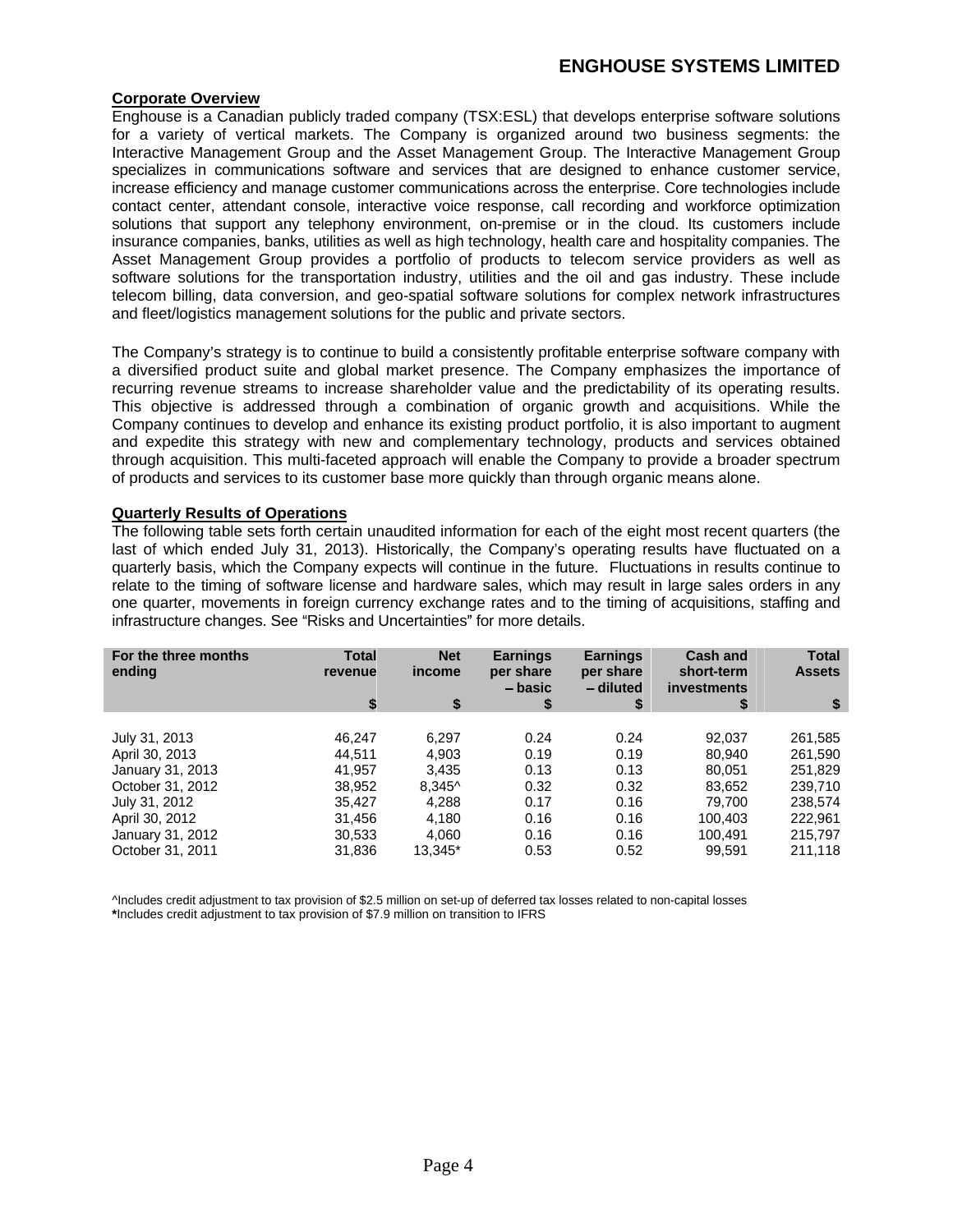#### **Results of Operations:**

(in thousands of Canadian dollars except per share amounts)

|                                                                                                                       | Q3/2013                                                                |                             | Q3/2012 Year over year change TYTD July TYTD July |                                   | $\sqrt[3]{}$ 31, 2013                                                        | $-31, 2012$                    |
|-----------------------------------------------------------------------------------------------------------------------|------------------------------------------------------------------------|-----------------------------|---------------------------------------------------|-----------------------------------|------------------------------------------------------------------------------|--------------------------------|
| Interactive Management Group<br>Asset Management Group                                                                | \$36,264<br>$\frac{9,983}{46,247}$                                     | \$30,702<br>4,725<br>35,427 | 5,562<br>5,258<br>10,820                          |                                   | 18.1 \$109,243 \$85,897<br>111.2 23,472 11,519<br><b>30.5 132,715 97,416</b> |                                |
| <b>Total revenue</b><br>Direct costs                                                                                  | 13,297                                                                 | 9.617                       | 3,680                                             |                                   | 38.3 37,448 25,858                                                           |                                |
| Revenue, net of direct costs                                                                                          | $\frac{10,201}{32,950}$                                                | 25,810                      | 7,140                                             | 27.7                              | 95,267                                                                       | $\frac{71,558}{73.5\%}$        |
| Operating expenses<br>Special charges                                                                                 | 21,144                                                                 | 16,973                      | 4,171<br>(414)                                    | 24.6<br>(84.3)                    | 64,060<br>2,491                                                              | 47,579<br>491                  |
| <b>Results from operating activities</b>                                                                              | the contract of the contract of the contract of<br>11,729              | 8,346                       | 3,383                                             |                                   | $40.5$ 28,716                                                                | 23,488                         |
| Amortization of acquired software<br>and customer relationships<br>Finance income<br>Finance expenses<br>Other income | (4,025)<br>(81)                                                        | (2,949)<br>194<br>(72)      | (1,076)<br>(104)                                  | 36.5<br>(53.6)<br>ो 12.5<br>226.2 | $\begin{array}{c} \left( 11,485\right) \\ -517 \end{array}$<br>(258)         | (7,770)<br>698<br>(183)<br>168 |
| Income before income taxes<br>Provision for income taxes                                                              | 207<br>$\frac{1}{8,020}$<br>1 7 2 3<br>the contract of the contract of | 5,532<br>1.244              | 294<br>2,488<br>479                               | 45.0<br>38.5                      | 1 1 1 6<br>18,606<br>3.971                                                   | 16,401<br>3,873                |
| <b>Net Income</b>                                                                                                     | \$6,297                                                                |                             | $$4,288$ $$2,009$                                 |                                   | 46.9 \$14,635 \$12,528                                                       |                                |
| Earnings per share - basic<br>Earnings per share - diluted                                                            | \$0.24<br>\$0.24                                                       | 0.17                        | \$0.07<br>$$0.16$ $$0.08$                         |                                   | 41.2 \$ 0.57<br>50.0 \$ 0.55 \$ 0.48                                         | \$0.49                         |
| Cash flow from operating activities                                                                                   | \$14,526                                                               | \$8,763                     | \$5,763                                           |                                   | 65.8 \$30,205 \$18,966                                                       |                                |
| Cash flow from operating activities<br>excluding changes in working<br>capital                                        | \$12,525                                                               |                             | $$9,133$ $$3,392$                                 |                                   | 37.1 \$31,240 \$25,630                                                       |                                |

#### **Adjusted EBITDA:**

The table below reconciles Adjusted EBITDA to net income:

|                                                              | <b>Three Months ended</b>                 |          | <b>Nine Months ended</b> |               |  |
|--------------------------------------------------------------|-------------------------------------------|----------|--------------------------|---------------|--|
|                                                              | July 31, 2013 July 31, 2012 July 31, 2013 |          |                          | July 31, 2012 |  |
| <b>Total Revenue</b>                                         | \$46,247                                  | \$35,427 | \$132,715                | \$97,416      |  |
| Net income for the period                                    | 6,297                                     | 4,288    | 14,635                   | 12,528        |  |
| Provision for income taxes                                   | 1,723                                     | 1,244    | 3,971                    | 3,873         |  |
| Depreciation of property, plant and equipment                | 425                                       | 377      | 1,303                    | 942           |  |
| Amortization of acquired software and customer relationships | 4,025                                     | 2,949    | 11,485                   | 7,770         |  |
| Finance income                                               | (90)                                      | (194)    | (517)                    | (698)         |  |
| Finance expenses                                             | 81                                        |          | 258                      | 183           |  |
| Other income                                                 | (307)                                     | (13)     | (1, 116)                 | (168)         |  |
| Special charges                                              | 77                                        | 491      | 2,491                    | 491           |  |
| <b>Adjusted EBITDA</b>                                       | \$12,231                                  | \$9,214  | \$32,510                 | \$24,921      |  |
| <b>Adjusted EBITDA margin</b>                                | 26%                                       | 26%      | 24%                      | 26%           |  |
| Adjusted EBITDA per diluted share                            | $\phi$ 0.46                               | \$0.35   | \$ 1.23                  | \$ 0.96       |  |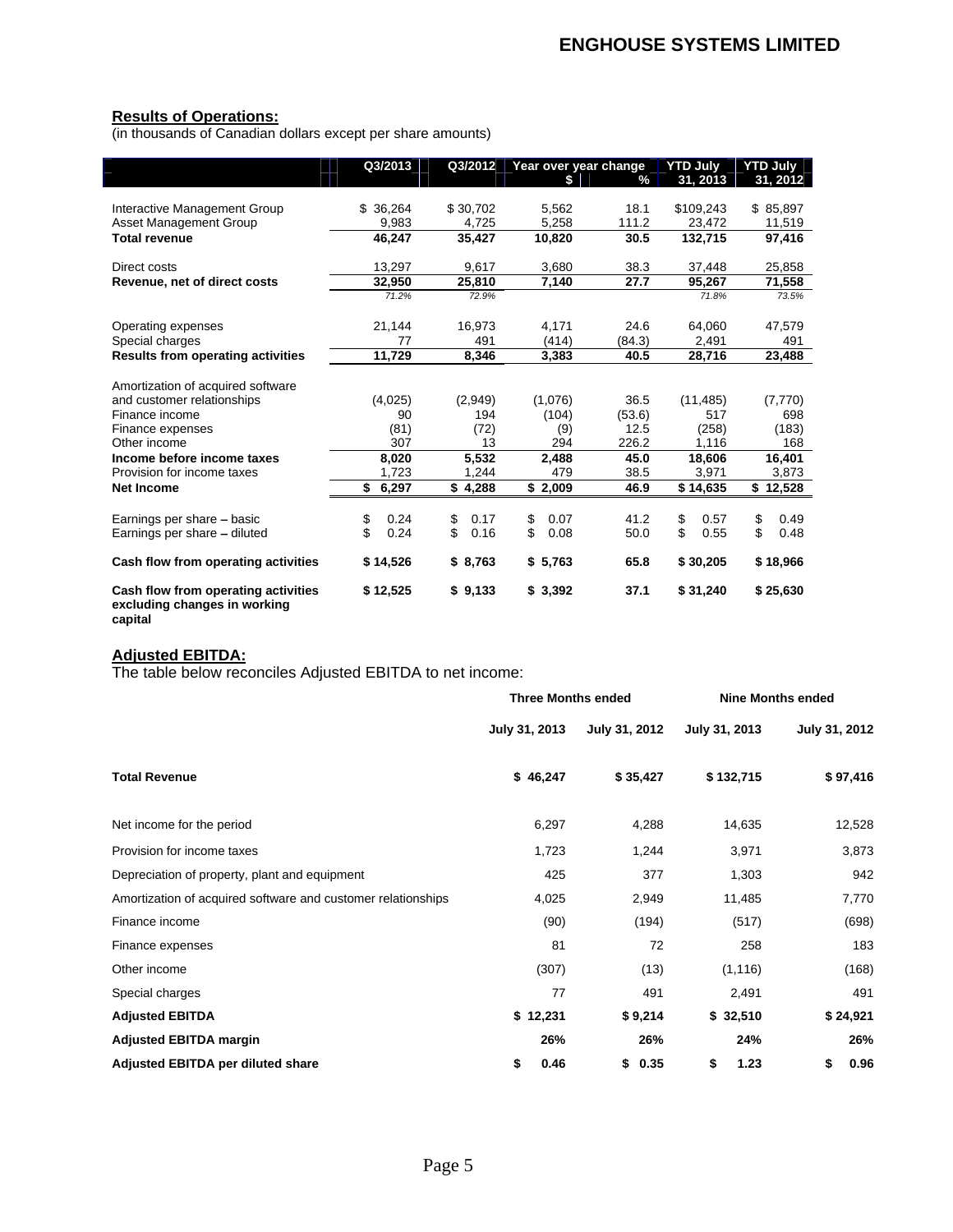### **Revenue**

Total revenue for the quarter increased by 30.5% to \$46.3 million compared to \$35.4 million in the prior year's third quarter. Hosted and maintenance services revenue was \$23.5 million in the quarter, an increase of 20.9% over last year and includes maintenance revenue of \$20.3 million compared to \$17.4 million last year. This reflects incremental maintenance revenue from license sales in the past fiscal year as well as contributions from acquired operations. Total license revenue increased 40.0% to \$15.2 million from \$10.9 million in the prior year's third quarter, and also includes licenses sold on a subscription basis. Revenue for the fiscal year to date was \$132.7 million compared to \$97.4 million and includes license revenue of \$43.9 million compared to \$32.0 million in fiscal 2012, a 37.1% increase. For the fiscal year to date, hosted and maintenance services revenue \$67.5 million compared to \$51.5 million, and is an important source of recurring revenue to the Company.

The Interactive Management Group contributed \$36.3 million in revenue in the quarter, compared to \$30.7 million reported in the third quarter of fiscal 2012. The increase is attributable to incremental revenue contributions from acquisitions which were not included in the comparative quarter, including Visionutveckling AB ("Vision"), which contributed \$2.8 million in the quarter and a full quarter of Zeacom.<br>For the year to date, the Group reported revenue of \$109.2 million compared to \$85.9 million, an increase of 27.2%. The Asset Management Group generated revenue of \$10.0 million in the quarter, compared to \$4.7 million reported in the third quarter of fiscal 2012, and reflects incremental contributions from Albatross Scandinavia AB ("Albatross"), which was acquired on December 1, 2012 and Locus Holdings AS ("Locus"), acquired on March 1, 2013. Locus contributed \$4.4 million in revenue in the quarter including incremental hardware and subscription revenue contributions. Revenue for the year to date for the Asset Management Group was \$23.5 million, compared to \$11.5 million, an increase of 103.8% over last year as a result of incremental contributions from acquisitions.

Revenue was positively impacted by foreign exchange as the U.S. dollar compared to the Canadian dollar averaged \$1.03 in the current year and \$1.01 in the prior year's third quarter and the Swedish Kronor averaged \$0.16 in the current year's third quarter, up from \$0.15 in the prior year's third quarter. Mitigating this, revenue in the Company's EMEA operations was negatively impacted in the quarter by the weakening of the Pound Sterling, which averaged \$1.58 in the current year compared to \$1.60 in the prior year's third quarter and the state of the state of the state of the state of the state of the state of the state of the state of the state of the state of the state of the state of the state of the state of the state of th

### **Direct Costs**

Direct costs for the quarter were \$13.3 million or 28.8% of revenue compared to \$9.6 million or 27.1% of revenue in the prior year's third quarter. The increase in costs is related to increased third party hardware costs on incremental hardware sales in the Locus operations as well as incremental third party services costs. Direct costs for the fiscal year to date were \$37.4 million or 28.2% of revenue compared to \$25.9 million or 26.5% of revenue consistent with the increase in contributions from the sale of hardware and the Company's growth of its services revenue base.

### **Operating Expenses**

Operating expenses for the quarter were \$21.2 million, compared to \$17.5 million reported in the third quarter of last year and include special charges related to restructuring initiatives undertaken on acquired operations totalling \$0.1 million in the third quarter, as well as incremental operating costs related to newly acquired operations. Operating costs, excluding special charges, as a percentage of total revenue decreased from 47.9% to 45.7% in the quarter as a result of operational restructuring initiatives taken to reduce headcount costs in the fiscal year. On a year to date basis, operating costs, net of special charges, were \$64.1 million or 48.3% of revenue compared to \$47.6 million or 48.8% of revenue in the prior fiscal year.

The Company continues to invest in R&D for future growth. R&D as a percentage of revenue was 16.0% in the quarter and 17.0% year to date compared to 15.1% and 16.0% respectively in the prior year as R&D tax credits of \$0.3 million and \$1.0 million respectively were booked in the current and prior year's third quarters.

Non-cash charges for amortization of acquired software and customer relationships related to acquisitions were \$4.0 million, an increase from the prior year's third quarter expense of \$2.9 million as a result of incremental amortization charges related to the acquisitions of Zeacom, Vision, Albatross and Locus. On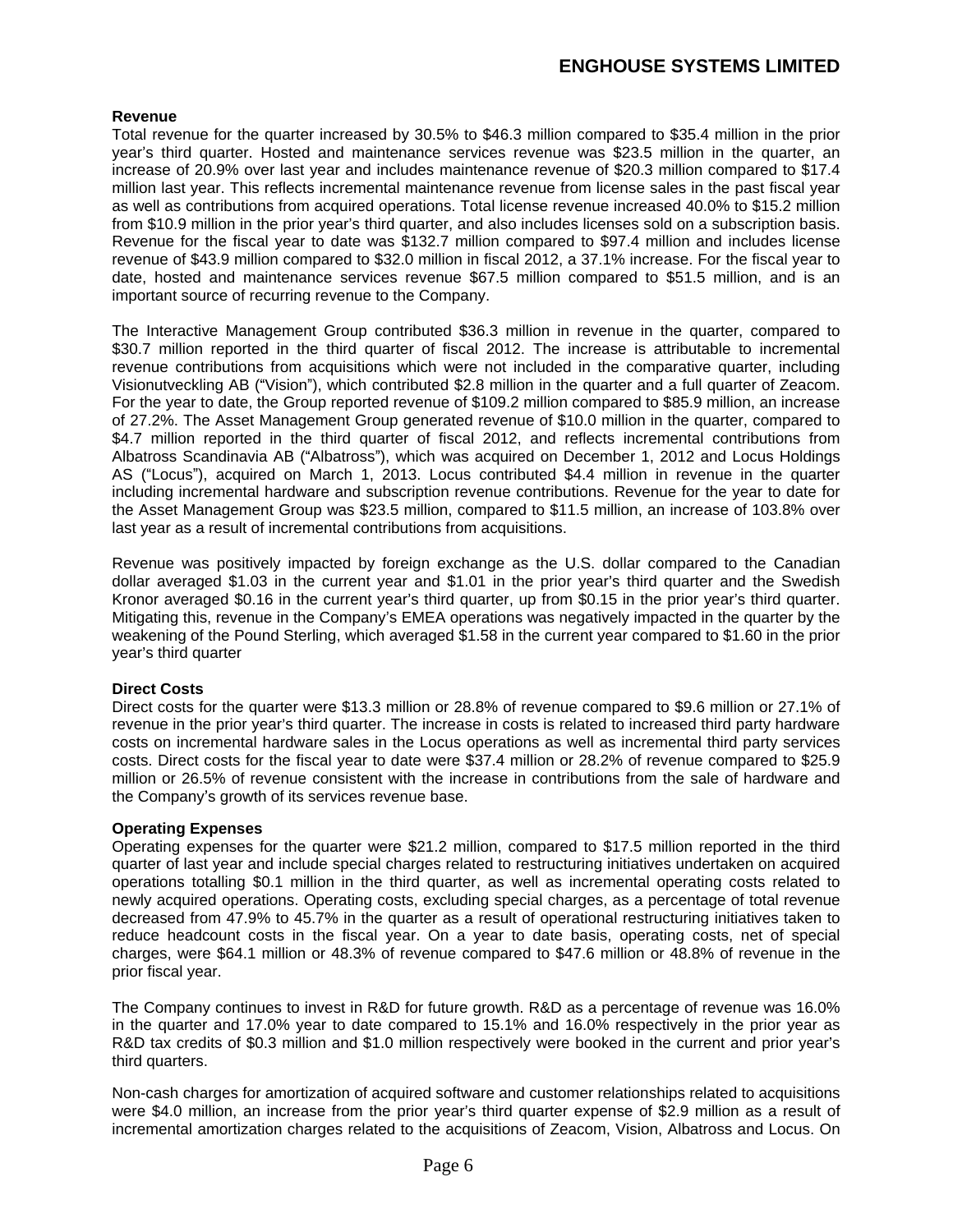a year to date basis, amortization was \$11.5 million, an increase of 47.8% over last year as amortization from new acquisitions offset the attrition of amortization on prior year's acquisitions.

#### **Foreign Exchange**

The Company continues to transact a significant portion of its business activities in foreign currencies including U.S. Dollars, Pounds Sterling and increasingly, in Swedish Kronor. The Company has both revenue and operating expenses denominated in these currencies, which act as a natural hedge. However, the fluctuation in these currencies against the Canadian Dollar impacts the amount of recorded revenue and expenses for the Company. The Company records foreign exchange gains and losses in selling, general and administrative expenses in the unaudited condensed consolidated interim statements of operations and comprehensive income.

The Company recorded nominal foreign exchange gains in the quarter compared to a gain of \$0.5 million in Q3-2012.

#### **Finance and Other Income**

During the quarter, the Company recognized finance and other income of \$0.4 million compared to \$0.2 million in the third quarter of fiscal 2012. This includes items not considered part of normal operations and gains and losses recognized on the sale of equity positions held, which mitigated lower yields on invested cash.

#### **Income Tax Expense**

During the quarter, the Company established a tax provision of \$1.7 million or a 21.5% effective tax rate as compared to a provision of \$1.2 million or 22.5% in the prior year's third quarter. The decrease in the effective tax rate relates to reductions in statutory tax rates in a number of jurisdictions and the change in the Company's profit mix by country. The Company paid \$0.7 million in tax installments in the quarter, compared to \$1.4 million in the third quarter of fiscal 2012.

#### **Net Income**

Net income was \$6.3 million or \$0.24 per share on a diluted basis in the quarter compared to \$4.3 million and \$0.16 per share respectively in the third quarter of fiscal 2012, as a result of stronger operating profits on increased revenue from acquisitions and reduced organic operating costs. On a year to date basis, net income increased to \$14.6 million or \$0.55 per diluted share compared to \$12.5 million or \$0.48 per share in the prior fiscal year, and reflects operational synergies and incremental contributions from acquisitions.

#### **Liquidity and Capital Resources:**

The Company closed the quarter with cash reserves of \$92.0 million, compared to the October 31, 2012 balance of \$83.7 million, which is after the acquisitions of Vision, Albatross and Locus in the fiscal year. To date, net of cash acquired on acquisition, the Company has spent \$19.8 million on acquisitions and has outstanding holdbacks related to acquisitions of \$4.4 million. The Company continues to have no long-term debt and has sufficient cash resources to fund both its current and future financial operating commitments as well as its dividend strategy. During the quarter the Company generated cash flow from operating activities of \$14.5 million compared to \$8.8 million in the third quarter of 2012 and \$30.2 million for the year

to date compared to \$19.0 million in fiscal 2012.<br>The Company had 25,987,962 Common Shares issued and outstanding as at September 10, 2013. During the third quarter, 35,000 stock options were exercised contributing \$0.2 million in cash to the Company. In comparison, 64,000 options were exercised in the prior year's third quarter adding \$0.4 million in cash. The Company granted 90,000 options in the third quarter of the fiscal year compared to 155,000 in the third quarter last year. Enghouse did not repurchase any shares of its common stock in either third quarter under its Normal Course Issuer Bid.

#### **Off-Balance Sheet Arrangements**

The Company has not entered into off-balance sheet financing arrangements. Except for operating leases and other low probability and/or immeasurable contingent liabilities (not accrued in accordance with IFRS), all commitments are reflected on the Company's balance sheet.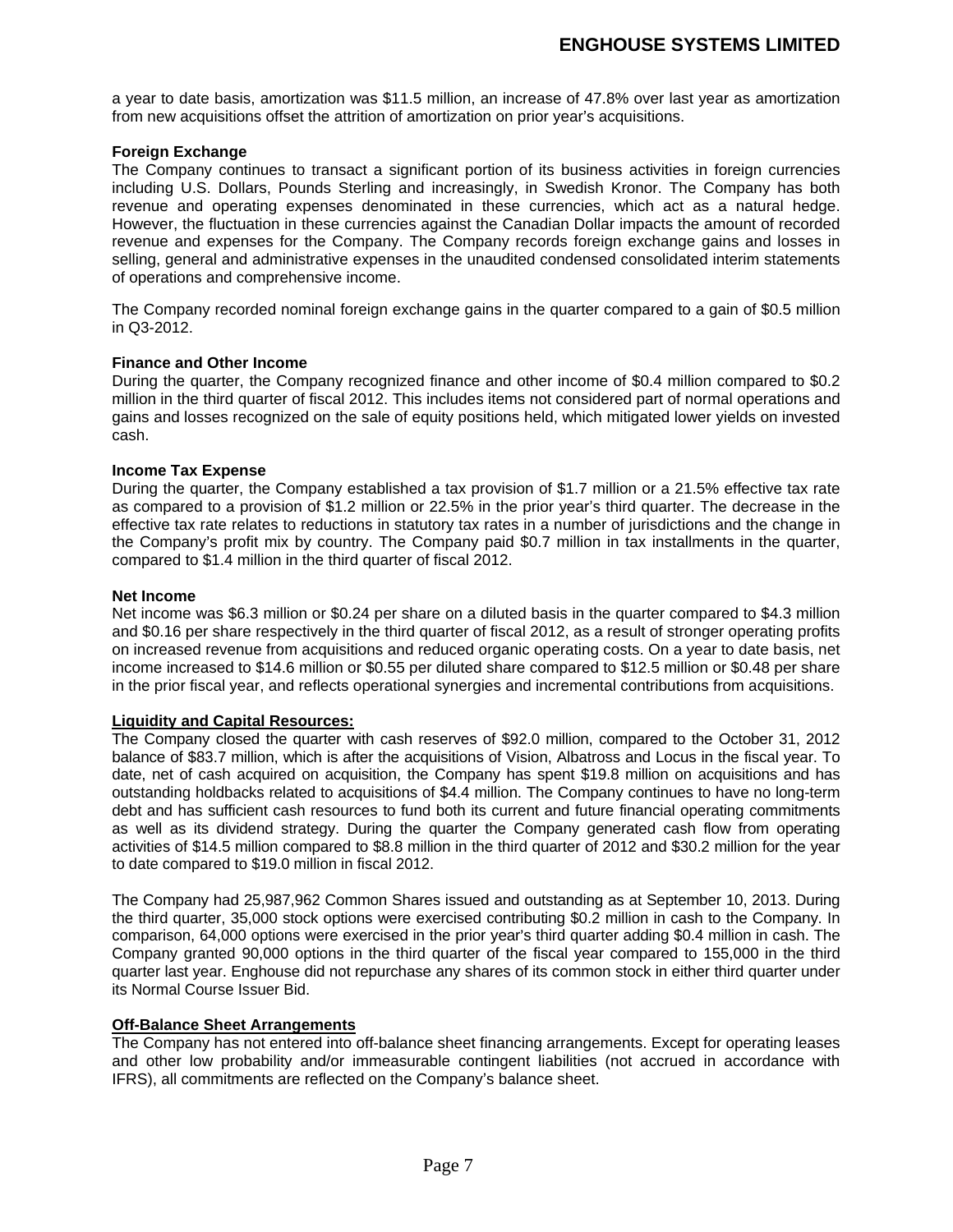### **Transactions with Related Parties**

The Company has not entered into any transactions with related parties during the year, other than transactions between wholly owned subsidiaries and the Company in the normal course of business, which are eliminated on consolidation.

#### **Basis of Preparation and Significant Accounting Policies**

These unaudited condensed consolidated interim financial statements have been prepared in accordance with International Accounting Standard 34, Interim Financial Reporting ("IAS 34") as issued by the International Accounting Standards Board ("IASB") and using the accounting policies disclosed in Note 3 of the Company's 2012 annual consolidated financial statements.

The policies applied in these unaudited condensed consolidated interim financial statements are based on International Financial Reporting Standards ("IFRS") issued and outstanding as of September 10, 2013, the date the Board of Directors approved the unaudited condensed consolidated interim financial statements. Any subsequent changes to IFRS that are given effect in the Company's annual consolidated financial statements for the year ending October 31, 2013 could result in a restatement of these unaudited condensed consolidated interim financial statements.

These unaudited condensed consolidated interim financial statements should be read in conjunction with the Company's 2012 annual consolidated financial statements.

#### **Risks and Uncertainties**

The primary risks and uncertainties that affect or may affect the Company and its business, financial condition, and results of operations are substantially unchanged from those discussed in the Company s latest Annual Information Form and its Management's Discussion and Analysis of Financial Condition and Results of Operations for the year ended October 31, 2012, contained in the Company's 2012 Annual Report to Shareholders and all such risks and uncertainties are incorporated herein by reference.

#### **Controls and Procedures**

In compliance with the Canadian Securities Administrators' National Instrument 52-109 ("NI 52-109"), the Company has filed with applicable Canadian securities regulatory authorities, certificates signed by its Chief Executive Officer ("CEO") and Vice President Finance that, among other things, report on the design and effectiveness of disclosure controls and procedures and the design of internal controls over financial reporting.

#### **Disclosure Controls and Procedures**

Disclosure controls and procedures have been designed under the supervision of the CEO and Vice President Finance, with the participation of other management, to provide reasonable assurance that all relevant information required to be disclosed by the Company is recorded, processed, summarized and reported on a timely basis to senior management, as appropriate, to allow timely decisions regarding required public disclosure. Pursuant to NI 52-109, as of October 31, 2012, an evaluation of the effectiveness of the Company's disclosure controls and procedures was carried out under the supervision of the CEO and Vice President Finance. Based on this evaluation, the CEO and the Vice President Finance concluded that the design and operation of these disclosure controls and procedures were effective. This evaluation considered the Company's disclosure policy, a sub-certification process and the functioning of the Company's Disclosure Committee.

#### **Internal Controls over Financial Reporting**

The Company's CEO and Vice President Finance are responsible for designing internal controls over financial reporting or causing them to be designed under their supervision to provide reasonable assurance regarding the reliability of the Company's financial reporting and the preparation of financial

statements in accordance with IFRS.<br>At October 31, 2012, an evaluation was carried out of the effectiveness of the design and operation of internal controls over financial reporting to provide reasonable assurance regarding the reliability of financial reporting. Based on that evaluation, the Company's CEO and Vice President Finance have concluded that, as at October 31, 2012, the design and operation of controls over financial reporting was effective. These evaluations were conducted in accordance with the standards established in "Internal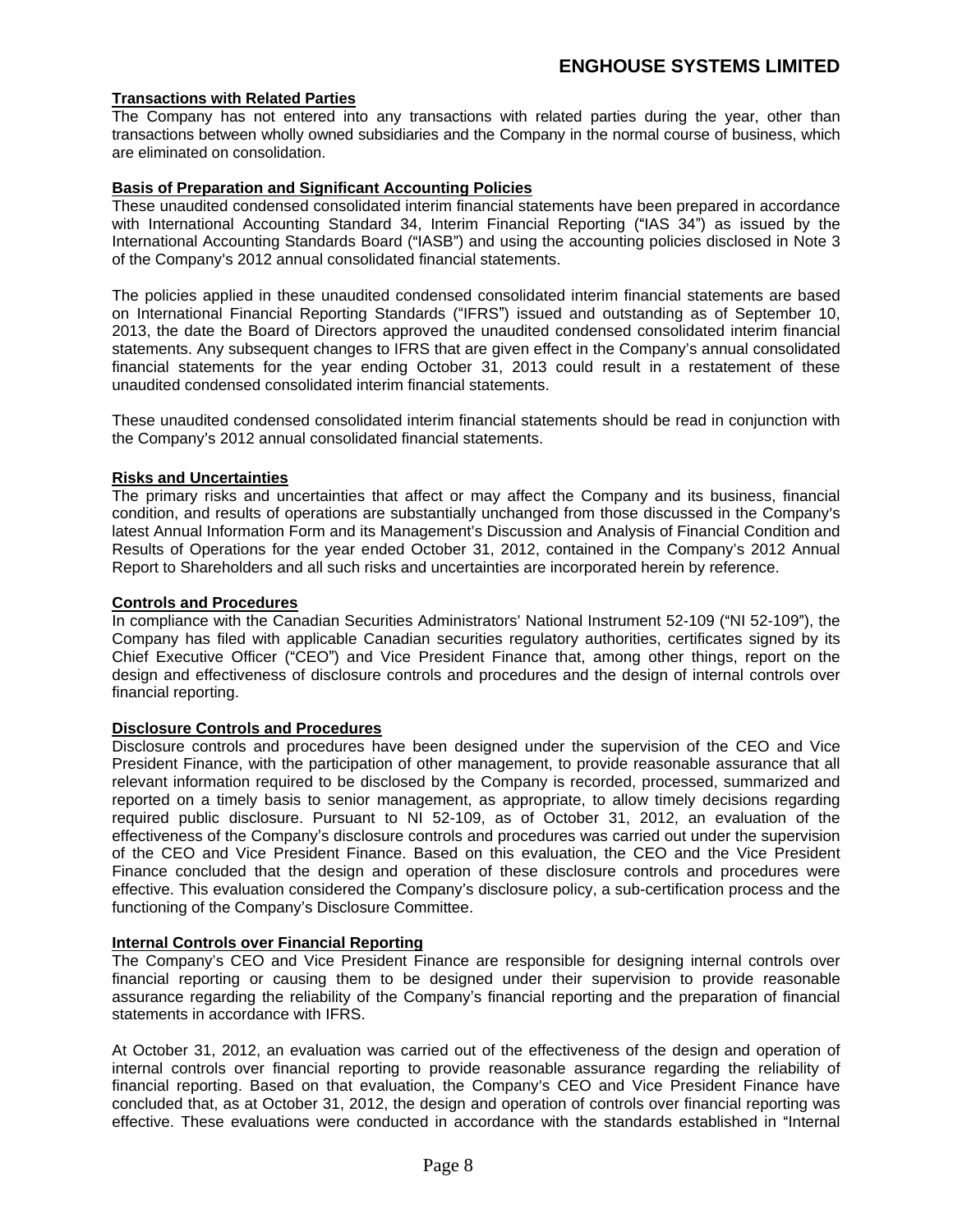Control - Integrated Framework, issued by the Committee of Sponsoring Organizations of the Treadway Commission", and the requirements of NI 52-109.

There were no changes to the Company's internal control over financial reporting during the quarter ended July 31, 2013 that have materially affected, or are reasonably likely to materially affect, the Company's internal control over financial reporting.

#### **Additional Information**

Additional information relating to the Company including our most recently completed Annual Information Form ("AIF") is available on SEDAR at **[www.sedar.com](http://www.sedar.com)** and on the Company's website at **[www.enghouse.com](http://www.enghouse.com)**.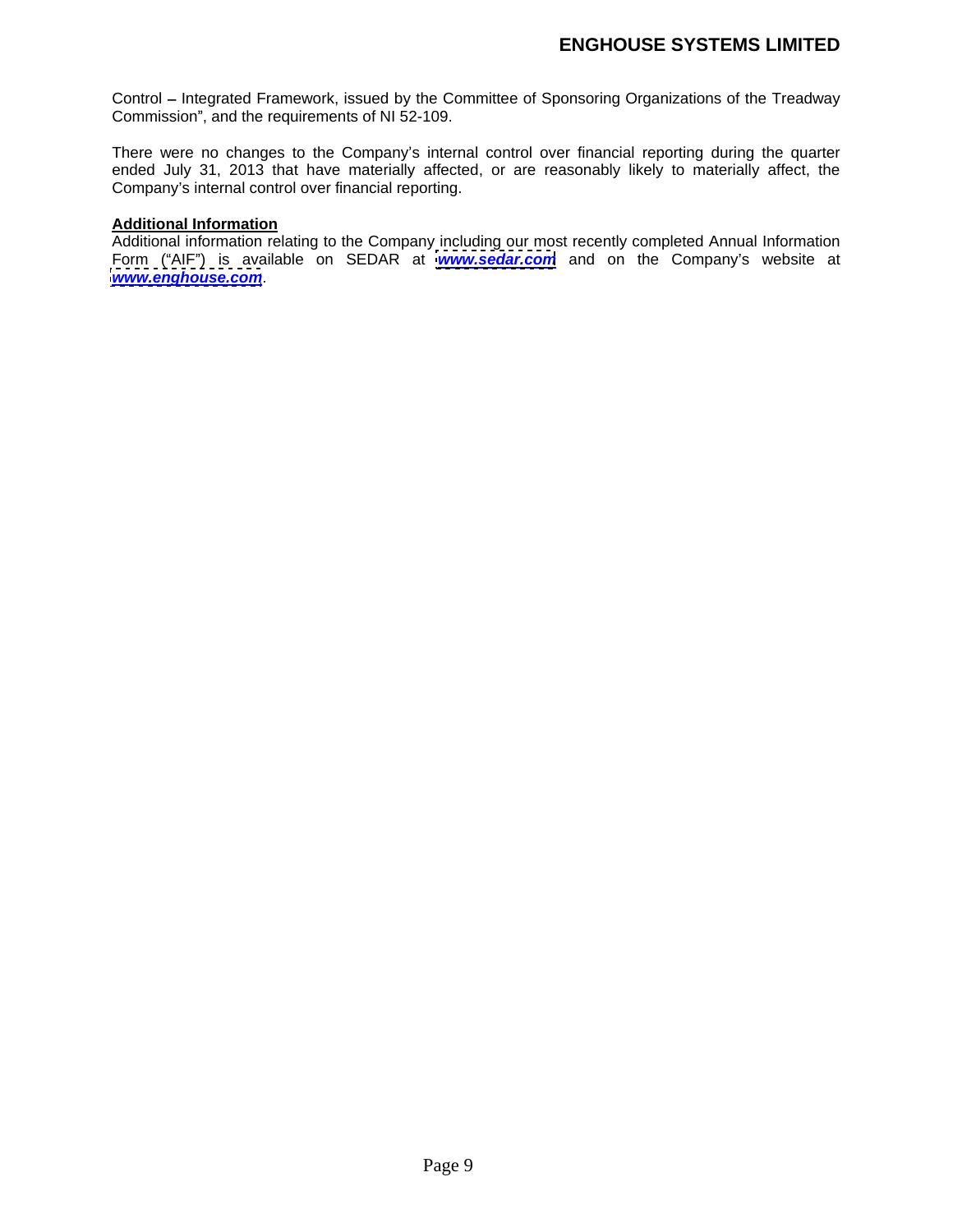# **Notice of No Auditor Review of Interim Financial Statements**

The accompanying unaudited condensed consolidated interim financial statements of the Company for the three and nine months ended July 31, 2013 have been prepared by and are the responsibility of the Company's management.

The Company's independent auditor has not performed a review of these financial statements in accordance with standards established by the Canadian Institute of Chartered Accountants for a review of the interim financial statements by an entity's auditor.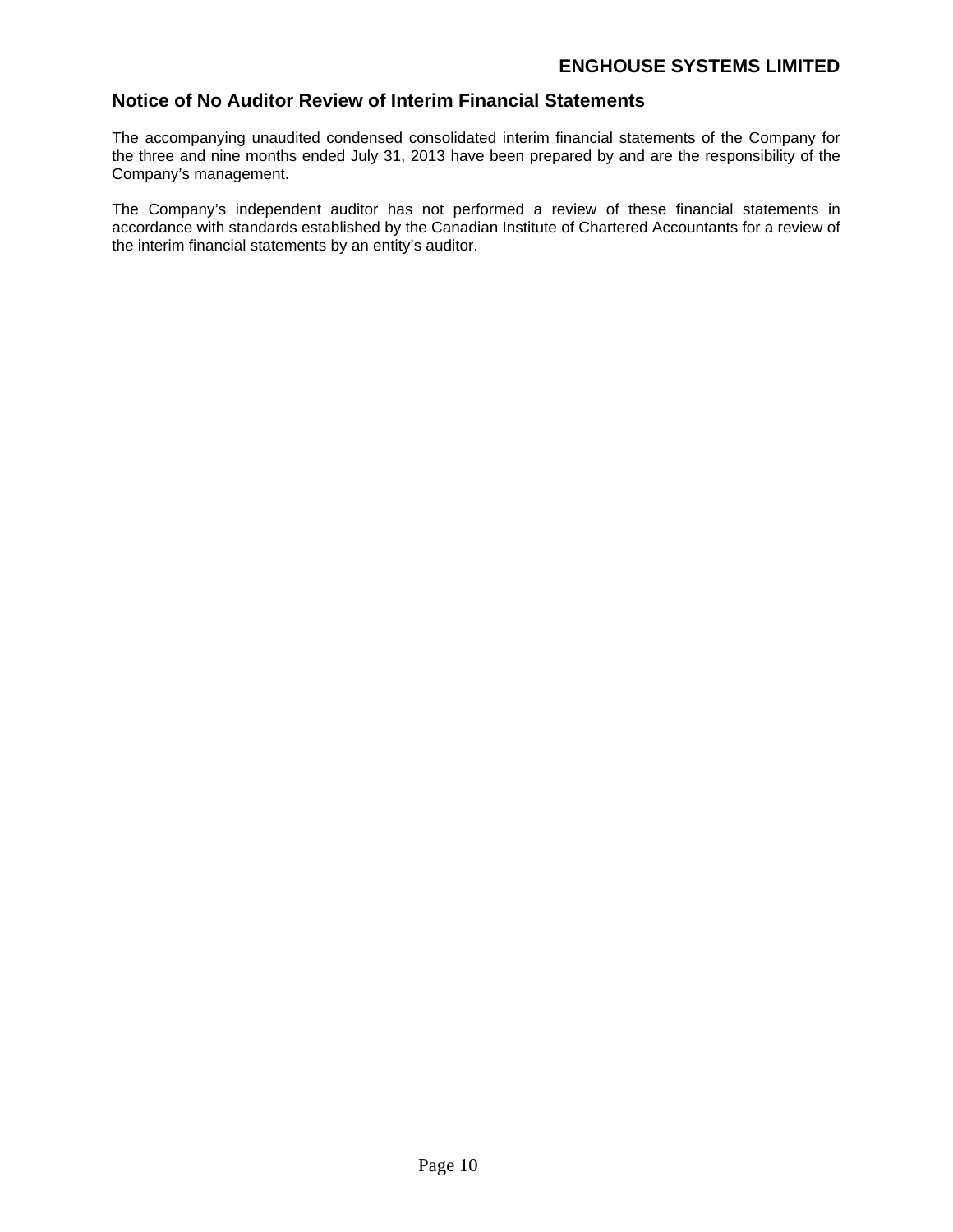# **Condensed Consolidated Interim Statements of Financial Position**

(in thousands of Canadian dollars)<br>(Unaudited) (Unaudited)

|                                             | July 31,<br>2013 | ,0ctober 31<br>2012 |
|---------------------------------------------|------------------|---------------------|
| <b>Assets</b>                               |                  |                     |
| <b>Current assets:</b>                      |                  |                     |
| Cash and cash equivalents                   | \$58,792         | \$59,544            |
| Short-term investments                      | 33,245           | 24,108              |
| Accounts receivable, net                    | 30,971           | 31,368              |
| Prepaid expenses and other assets           | 5,593            | 3,853               |
|                                             | 128,601          | 118,873             |
| <b>Non-current assets:</b>                  |                  |                     |
| Property, plant and equipment               | 3,651            | 3,365               |
| Intangibles (Note 4)                        | 121,696          | 106,995             |
| Deferred income tax assets                  | 7,637            | 10,477              |
|                                             |                  |                     |
| <b>Total assets</b>                         | \$261,585        | \$239,710           |
|                                             |                  |                     |
| <b>Liabilities</b>                          |                  |                     |
| <b>Current liabilities:</b>                 |                  |                     |
| Trade payables                              | \$29,556         | 26,053<br>\$        |
| Income taxes payable                        | 303              | 2,008               |
| Dividends payable                           | 2,079            | 1,676               |
| Accrued provisions (Note 5)                 | 3,292            | 1,621               |
| Deferred revenue                            | 41,797           | 35,935              |
|                                             | 77,027           | 67,293              |
| <b>Non-current liabilities:</b>             |                  |                     |
| Deferred income tax liabilities             | 13,502           | 13,241              |
| Deferred revenue                            | 1,750            | 1,236               |
| <b>Total liabilities</b>                    | 92,279           | 81,770              |
| <b>Shareholders' Equity</b>                 |                  |                     |
| Share capital (Note 6)                      | 57,879           | 55,751              |
| Contributed surplus                         | 3,007            | 2,847               |
| Retained earnings                           | 108,171          | 99,371              |
| Accumulated other comprehensive gain (loss) | 249              | (29)                |
| Total shareholders' equity                  | 169,306          | 157,940             |
|                                             |                  |                     |
| Total liabilities and shareholders' equity  | \$261,585        | \$239,710           |
| Commitments and contingencies (Note 12)     |                  |                     |
|                                             |                  |                     |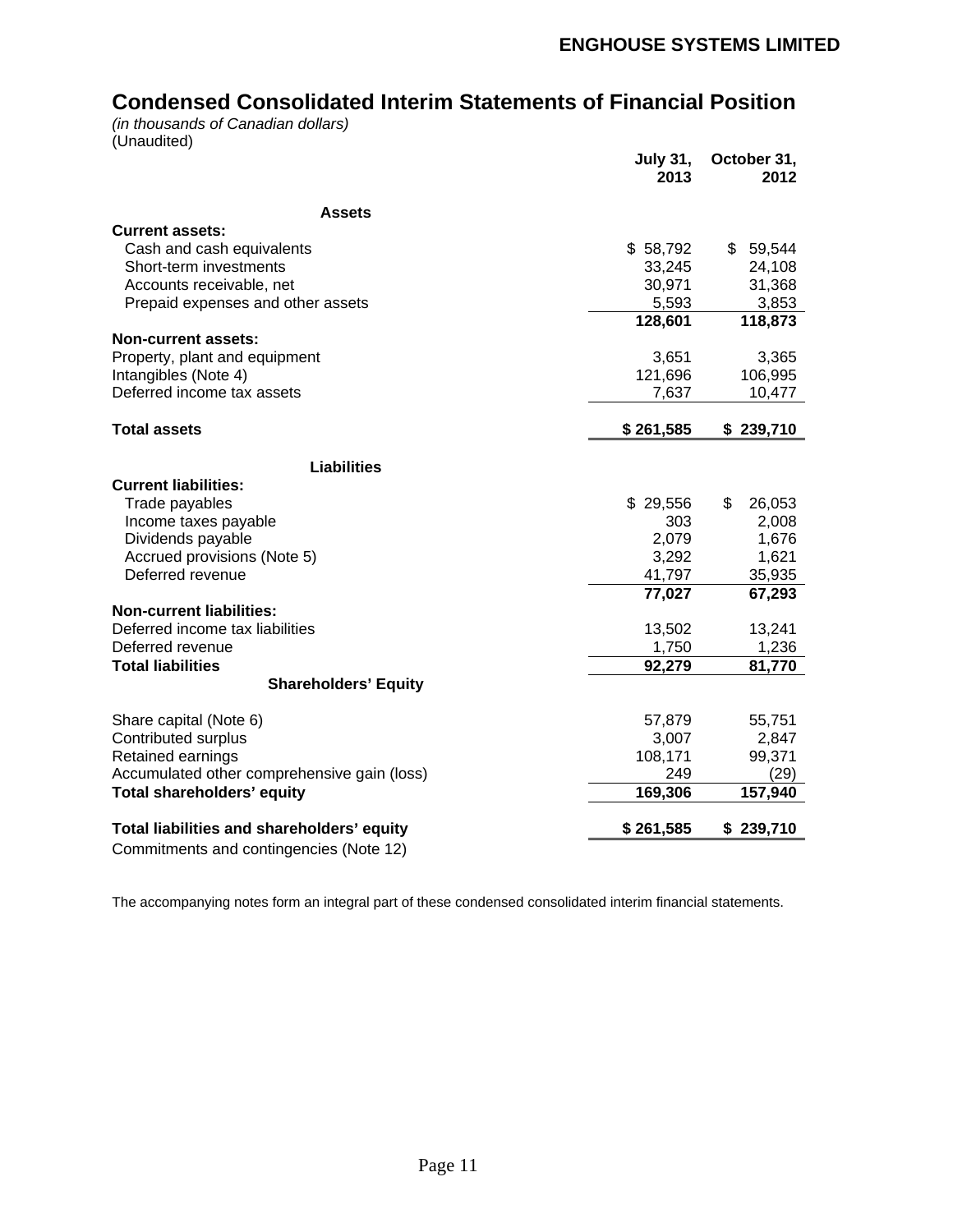# **Condensed Consolidated Interim Statements of Operations and Comprehensive Income**

(in thousands of Canadian dollars, except per share amounts) (Unaudited)

| Revenue<br>Software licenses<br>Hosted and maintenance services<br>Professional services<br>Hardware<br><b>Direct costs</b><br>Software licenses<br>Services<br>Hardware<br>Revenue, net of direct costs<br><b>Operating expenses</b><br>Selling, general and administrative<br>Research and development | 2013<br>\$15,189<br>23,543<br>6,013<br>1,502<br>46,247<br>1,113<br>11,243<br>941<br>13,297<br>32,950<br>13,298<br>7,421<br>425<br>77 | 2012<br>\$10,853<br>19,475<br>4,727<br>372<br>35,427<br>808<br>8,567<br>242<br>9,617<br>25,810<br>11,255<br>5,341<br>377 | 2013<br>\$43,877<br>67,500<br>17,581<br>3,757<br>132,715<br>3,191<br>31,719<br>2,538<br>37,448<br>95,267<br>40,221 | 2012<br>\$32,001<br>51,494<br>12,873<br>1,048<br>97,416<br>2,583<br>22,549<br>726<br>25,858<br>71,558 |
|----------------------------------------------------------------------------------------------------------------------------------------------------------------------------------------------------------------------------------------------------------------------------------------------------------|--------------------------------------------------------------------------------------------------------------------------------------|--------------------------------------------------------------------------------------------------------------------------|--------------------------------------------------------------------------------------------------------------------|-------------------------------------------------------------------------------------------------------|
|                                                                                                                                                                                                                                                                                                          |                                                                                                                                      |                                                                                                                          |                                                                                                                    |                                                                                                       |
|                                                                                                                                                                                                                                                                                                          |                                                                                                                                      |                                                                                                                          |                                                                                                                    |                                                                                                       |
|                                                                                                                                                                                                                                                                                                          |                                                                                                                                      |                                                                                                                          |                                                                                                                    |                                                                                                       |
|                                                                                                                                                                                                                                                                                                          |                                                                                                                                      |                                                                                                                          |                                                                                                                    |                                                                                                       |
|                                                                                                                                                                                                                                                                                                          |                                                                                                                                      |                                                                                                                          |                                                                                                                    |                                                                                                       |
|                                                                                                                                                                                                                                                                                                          |                                                                                                                                      |                                                                                                                          |                                                                                                                    |                                                                                                       |
|                                                                                                                                                                                                                                                                                                          |                                                                                                                                      |                                                                                                                          |                                                                                                                    |                                                                                                       |
|                                                                                                                                                                                                                                                                                                          |                                                                                                                                      |                                                                                                                          |                                                                                                                    |                                                                                                       |
|                                                                                                                                                                                                                                                                                                          |                                                                                                                                      |                                                                                                                          |                                                                                                                    |                                                                                                       |
|                                                                                                                                                                                                                                                                                                          |                                                                                                                                      |                                                                                                                          |                                                                                                                    |                                                                                                       |
|                                                                                                                                                                                                                                                                                                          |                                                                                                                                      |                                                                                                                          |                                                                                                                    |                                                                                                       |
|                                                                                                                                                                                                                                                                                                          |                                                                                                                                      |                                                                                                                          |                                                                                                                    |                                                                                                       |
|                                                                                                                                                                                                                                                                                                          |                                                                                                                                      |                                                                                                                          |                                                                                                                    |                                                                                                       |
|                                                                                                                                                                                                                                                                                                          |                                                                                                                                      |                                                                                                                          |                                                                                                                    |                                                                                                       |
|                                                                                                                                                                                                                                                                                                          |                                                                                                                                      |                                                                                                                          |                                                                                                                    | 31,092                                                                                                |
|                                                                                                                                                                                                                                                                                                          |                                                                                                                                      |                                                                                                                          | 22,536                                                                                                             | 15,545                                                                                                |
| Depreciation of property, plant and equipment                                                                                                                                                                                                                                                            |                                                                                                                                      |                                                                                                                          | 1,303                                                                                                              | 942                                                                                                   |
| Special charges (Note 5)                                                                                                                                                                                                                                                                                 |                                                                                                                                      | 491                                                                                                                      | 2,491                                                                                                              | 491                                                                                                   |
|                                                                                                                                                                                                                                                                                                          | 21,221                                                                                                                               | 17,464                                                                                                                   | 66,551                                                                                                             | 48,070                                                                                                |
|                                                                                                                                                                                                                                                                                                          |                                                                                                                                      |                                                                                                                          |                                                                                                                    |                                                                                                       |
| <b>Results from operating activities</b>                                                                                                                                                                                                                                                                 | 11,729                                                                                                                               | 8,346                                                                                                                    | 28,716                                                                                                             | 23,488                                                                                                |
| Amortization of acquired software and customer relationships                                                                                                                                                                                                                                             | (4,025)                                                                                                                              | (2,949)                                                                                                                  | (11, 485)                                                                                                          | (7, 770)                                                                                              |
| Finance income                                                                                                                                                                                                                                                                                           | 90                                                                                                                                   | 194                                                                                                                      | 517                                                                                                                | 698                                                                                                   |
| Finance expenses                                                                                                                                                                                                                                                                                         | (81)                                                                                                                                 | (72)                                                                                                                     | (258)                                                                                                              | (183)                                                                                                 |
| Other income                                                                                                                                                                                                                                                                                             | 307                                                                                                                                  | 13                                                                                                                       | 1,116                                                                                                              | 168                                                                                                   |
|                                                                                                                                                                                                                                                                                                          |                                                                                                                                      |                                                                                                                          |                                                                                                                    |                                                                                                       |
| Income before income taxes                                                                                                                                                                                                                                                                               | 8,020                                                                                                                                | 5,532                                                                                                                    | 18,606                                                                                                             | 16,401                                                                                                |
| <b>Provision for income taxes (Note 8)</b>                                                                                                                                                                                                                                                               | 1,723                                                                                                                                | 1,244                                                                                                                    | 3,971                                                                                                              | 3,873                                                                                                 |
| Net income for the period                                                                                                                                                                                                                                                                                | \$6,297                                                                                                                              | \$4,288                                                                                                                  | \$14,635                                                                                                           | \$12,528                                                                                              |
|                                                                                                                                                                                                                                                                                                          |                                                                                                                                      |                                                                                                                          |                                                                                                                    |                                                                                                       |
| Items that are or may be reclassified subsequently to profit or loss:                                                                                                                                                                                                                                    |                                                                                                                                      |                                                                                                                          |                                                                                                                    |                                                                                                       |
| Foreign currency translation differences from foreign operations                                                                                                                                                                                                                                         | (162)                                                                                                                                | (373)                                                                                                                    | 221                                                                                                                | (1,664)                                                                                               |
| Transfer to net income of realized gains on available for sale                                                                                                                                                                                                                                           |                                                                                                                                      |                                                                                                                          |                                                                                                                    |                                                                                                       |
| investments, net of tax of $(\$177)$ ; nine months $ (\$291)$                                                                                                                                                                                                                                            | (1, 156)                                                                                                                             |                                                                                                                          | (1,910)                                                                                                            | (132)                                                                                                 |
| Unrealized gain (loss) on available for sale investments, net of tax of                                                                                                                                                                                                                                  |                                                                                                                                      |                                                                                                                          |                                                                                                                    |                                                                                                       |
| \$169; nine months-\$300                                                                                                                                                                                                                                                                                 | 1,106                                                                                                                                | (291)                                                                                                                    | 1,967                                                                                                              | (883)                                                                                                 |
|                                                                                                                                                                                                                                                                                                          |                                                                                                                                      |                                                                                                                          |                                                                                                                    |                                                                                                       |
| Other comprehensive (loss) income                                                                                                                                                                                                                                                                        | (212)                                                                                                                                | (664)                                                                                                                    | 278                                                                                                                | (2,679)                                                                                               |
| <b>Comprehensive income</b>                                                                                                                                                                                                                                                                              | \$6,085                                                                                                                              | \$3,624                                                                                                                  | \$14,913                                                                                                           | \$9,849                                                                                               |
|                                                                                                                                                                                                                                                                                                          |                                                                                                                                      |                                                                                                                          |                                                                                                                    |                                                                                                       |
| Earnings per share                                                                                                                                                                                                                                                                                       |                                                                                                                                      |                                                                                                                          |                                                                                                                    |                                                                                                       |
| Basic                                                                                                                                                                                                                                                                                                    | \$0.24                                                                                                                               | \$0.17                                                                                                                   | \$0.57                                                                                                             | \$0.49                                                                                                |
| <b>Diluted</b>                                                                                                                                                                                                                                                                                           | \$0.24                                                                                                                               | \$0.16                                                                                                                   | \$0.55                                                                                                             | \$0.48                                                                                                |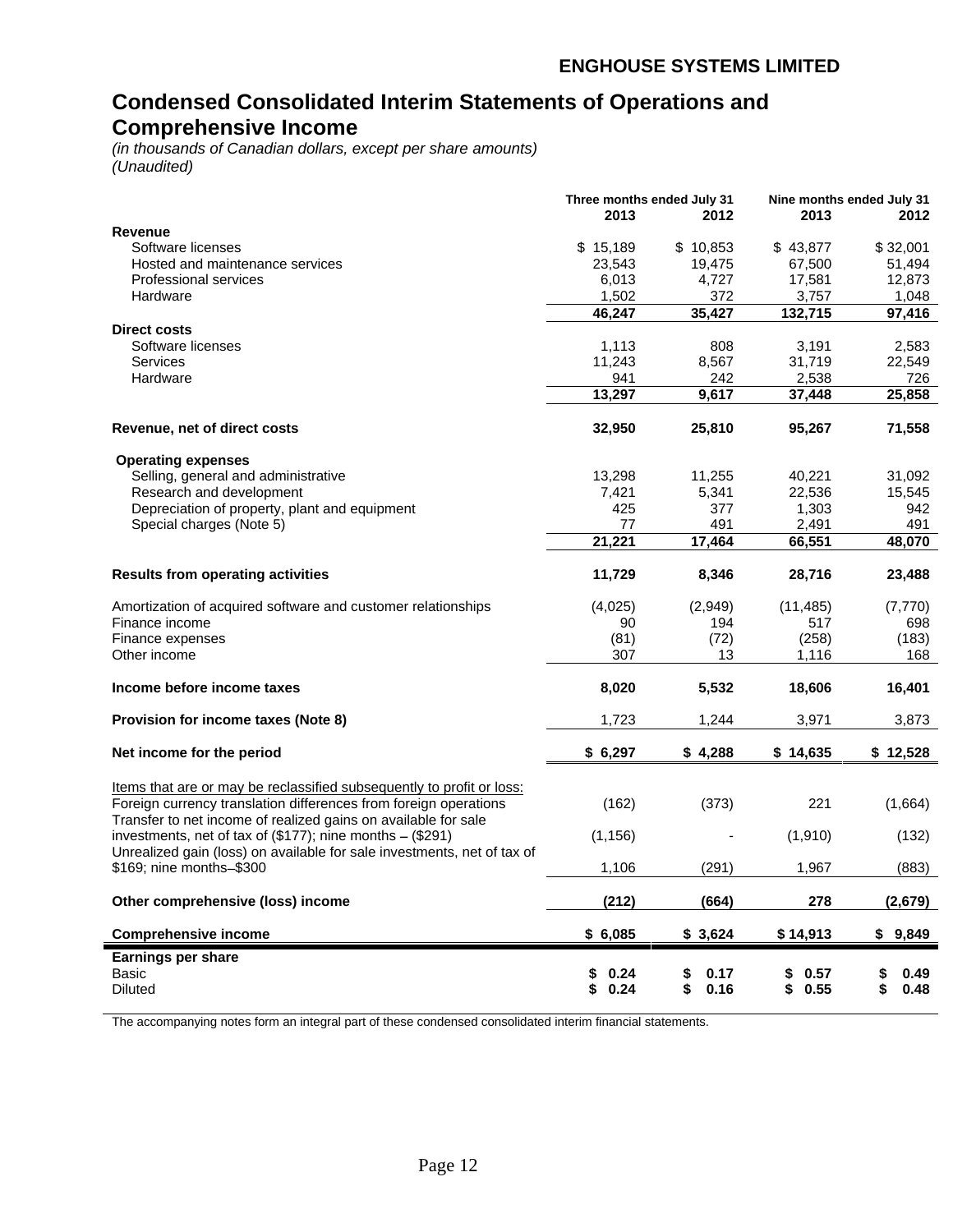# **Condensed Consolidated Interim Statements of Changes in Equity**

(in thousands of Canadian dollars) (Unaudited)

|                                                                                            |                                                            |                                                    |                                           | <b>Accumulated</b>     |                  |                      |
|--------------------------------------------------------------------------------------------|------------------------------------------------------------|----------------------------------------------------|-------------------------------------------|------------------------|------------------|----------------------|
|                                                                                            | Number of                                                  | Share                                              | Contributed                               | other<br>comprehensive | Retained         |                      |
|                                                                                            | common                                                     | capital                                            | surplus                                   | income (loss)          | earnings         | Total                |
|                                                                                            | shares                                                     |                                                    |                                           |                        |                  |                      |
| Balance - November 1, 2012                                                                 |                                                            |                                                    | 2,847                                     |                        |                  |                      |
|                                                                                            | 25,780,562                                                 | 55,751                                             |                                           | (29)                   | 99,371           | 157,940              |
| Net income                                                                                 | $\sim$                                                     | $\sim$                                             | $\sim$                                    | $\sim$                 | 14,635           | 14,635               |
| Other Comprehensive Income (net of tax):                                                   |                                                            |                                                    |                                           |                        |                  |                      |
| <b>Cumulative Translation Adjustment</b>                                                   | $\sim$                                                     |                                                    |                                           | 221                    | $\sim$           | 221                  |
| Transfer to net income of realized gains on available-                                     |                                                            |                                                    |                                           |                        |                  |                      |
| for-sale investments, net of tax<br>Unrealized gain on available-for-sale investments, net | $\sim 100$                                                 | $\sim$                                             | $\sim$                                    | (1,910)                | $\sim$ 100 $\pm$ | (1, 910)             |
| of tax                                                                                     | $\sim$ 100 $\pm$                                           | <b>Contract Contract</b>                           | $\sim$                                    | 1.967                  | $\sim$           | 1.967                |
| Comprehensive income (loss) for the period                                                 | <b>Service</b>                                             |                                                    | $\sim$ $\sim$                             | $\overline{278}$       | 14,635           | 14,913               |
| Employee share options:                                                                    |                                                            |                                                    |                                           |                        |                  |                      |
| Value of services recognized                                                               | $\sim$                                                     |                                                    | 704                                       |                        |                  | 704                  |
| Proceeds on issuing shares                                                                 | 207,400                                                    | 2,128                                              | (544)                                     |                        |                  | 1,584                |
| Dividends                                                                                  |                                                            |                                                    | $\sim$                                    |                        | (5, 835)         | (5, 835)             |
| Balance - July 31, 2013                                                                    | 25,987,962                                                 | 57,879                                             | 3.007                                     | 249                    | 108.17           | 169,306              |
|                                                                                            |                                                            |                                                    |                                           |                        |                  |                      |
| Balance - November 1, 2011                                                                 | 25,337,262                                                 | 52,134                                             | 2,970                                     | 1,035                  | 84,782           | 140,921              |
|                                                                                            |                                                            |                                                    |                                           |                        |                  |                      |
| Net income                                                                                 | $\sim$                                                     |                                                    |                                           | $\sim$                 | 12,528           | 12,528               |
| Other Comprehensive Income (net of tax):                                                   |                                                            |                                                    |                                           |                        |                  |                      |
| <b>Cumulative Translation Adjustment</b>                                                   | $\sim$ 100 $\sim$                                          |                                                    | $\sim$                                    | (1,664)                | $\sim$           | (1,664)              |
| Transfer to net income of realized gain on available-<br>for-sale investments, net of tax  | $\sim$ 100 $\sim$                                          | $\sim$                                             | $\sim$                                    | (132)                  | $\sim$           | (132)                |
| Unrealized (loss) on available-for-sale investments,                                       |                                                            |                                                    |                                           |                        |                  |                      |
| net of tax                                                                                 | <b>Contract Contract</b>                                   | <b>Contract Contract Contract Contract</b>         |                                           | (883)                  |                  | (883)                |
| Comprehensive income (loss) for the period                                                 | $\overline{\phantom{a}}$<br><b>Contract Contract State</b> | <b>Service Contract Contract Contract Contract</b> | <b>Service Contract Contract Contract</b> | (2,679)                | 12.528           | $\frac{1000}{9,849}$ |
| Employee share options:                                                                    |                                                            |                                                    |                                           |                        |                  |                      |
| Value of services recognized                                                               |                                                            |                                                    | 502                                       | $\sim$                 |                  | 502                  |
| Proceeds on issuing shares                                                                 | 332,300                                                    | 2,951                                              | (634)                                     | $\sim$                 |                  | 2,317                |
| Dividends                                                                                  |                                                            |                                                    | $\sim 100$                                | $\sim$                 | (4.608)          | (4,608)              |
| Balance - July 31, 2012                                                                    | 25,669,562                                                 | 55,085                                             | 2.838                                     | (1,644)                | 92.702           | 148.981              |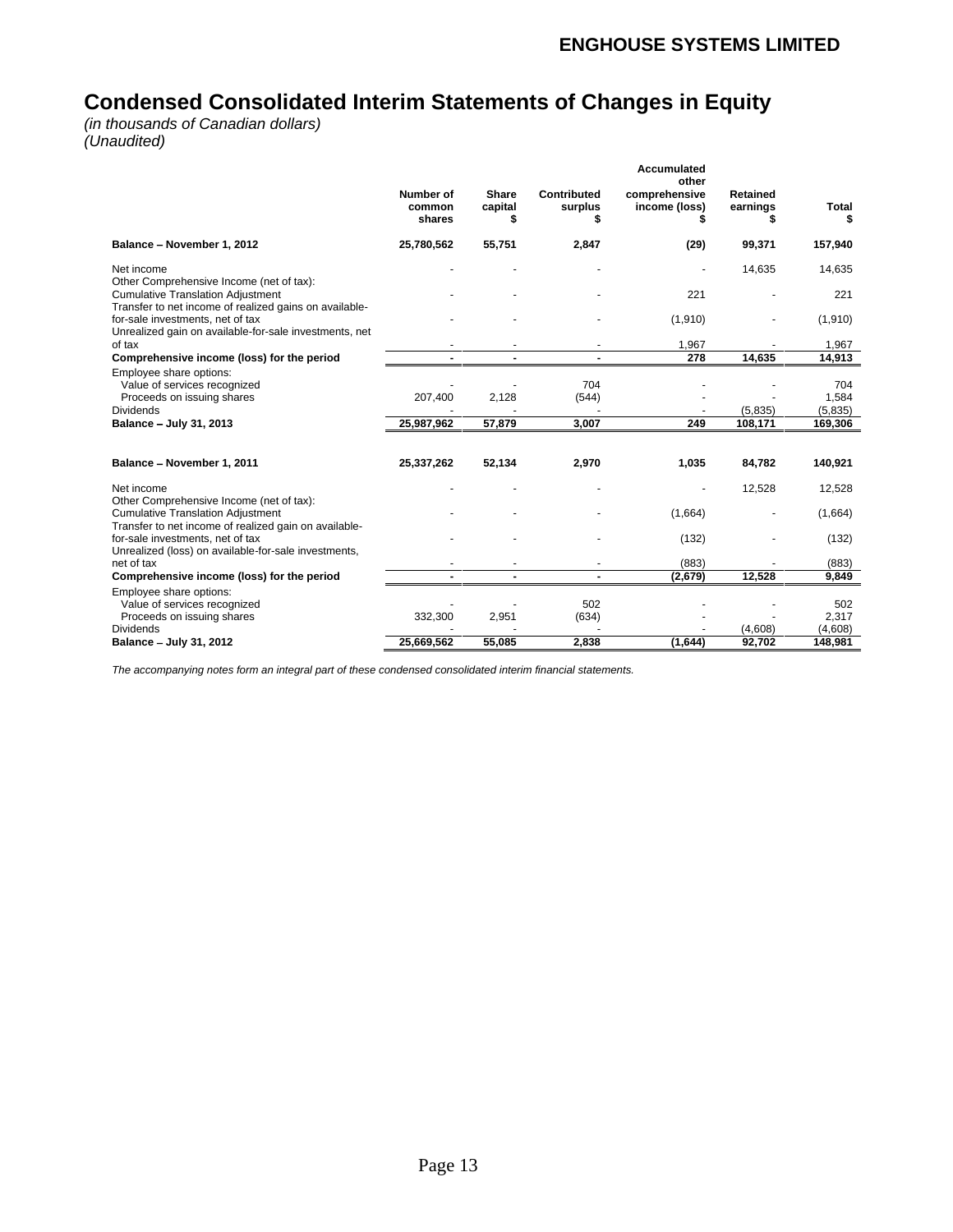# **Condensed Consolidated Interim Statements of Cash Flows**

(in thousands of Canadian dollars) (Unaudited)

|                                                                   | Three months ended July 31 |           |               | Nine months ended July 31 |  |  |
|-------------------------------------------------------------------|----------------------------|-----------|---------------|---------------------------|--|--|
|                                                                   | 2013                       | 2012      | 2013          | 2012                      |  |  |
| Cash flows from operating activities                              |                            |           |               |                           |  |  |
| Net income                                                        | \$6,297                    | 4,288     | 14,635<br>-86 | \$12,528                  |  |  |
| <b>Adjustments for:</b>                                           |                            |           |               |                           |  |  |
| Depreciation of property, plant and equipment                     | 425                        | 377       | 1,303         | 942                       |  |  |
| Amortization of acquired software and customer relationships      | 4,025                      | 2,949     | 11,485        | 7,770                     |  |  |
| Stock-based compensation expense                                  | 281                        | 216       | 704           | 502                       |  |  |
| Income tax expense                                                | 1,723                      | 1,244     | 3,971         | 3,873                     |  |  |
| Finance expenses and other income                                 | (226)                      | 59        | (858)         | 15                        |  |  |
|                                                                   | 12,525                     | 9,133     | 31,240        | 25,630                    |  |  |
|                                                                   |                            |           |               |                           |  |  |
| Changes in non-cash operating working capital (Note 13)           | 2,725                      | 990       | 2,475         | (3, 476)                  |  |  |
| Income tax paid                                                   | (724)                      | (1,360)   | (3,510)       | (3, 188)                  |  |  |
| Net cash flows from operating activities                          | 14,526                     | 8,763     | 30,205        | 18,966                    |  |  |
| Cash flows from investing activities                              |                            |           |               |                           |  |  |
| Purchase of property, plant and equipment, net                    | (194)                      | (224)     | (1, 165)      | (1,893)                   |  |  |
| Acquisitions, net of cash acquired of \$3,617 (Note 10)           | (2,974)                    | (26, 651) | (19, 805)     | (32, 453)                 |  |  |
| Net (purchase) sale of short-term investments                     | (10, 773)                  | 2,371     | (6,058)       | (8,692)                   |  |  |
| Net cash flows used in investing activities                       | (13, 941)                  | (24, 504) | (27, 028)     | (43,038)                  |  |  |
|                                                                   |                            |           |               |                           |  |  |
| Cash flows from financing activities<br>Issuance of share capital | 209                        | 441       | 1,584         | 2,317                     |  |  |
| Payment of cash dividend                                          | (2,076)                    | (1,664)   | (5, 432)      | (4,206)                   |  |  |
|                                                                   | (1, 867)                   |           | (3,848)       |                           |  |  |
| Net cash flows used in financing activities                       |                            | (1, 223)  |               | (1,889)                   |  |  |
| Effect of currency translation adjustments on cash and cash       |                            |           |               |                           |  |  |
| equivalents                                                       | 15                         | 440       | (81)          | 200                       |  |  |
|                                                                   |                            |           |               |                           |  |  |
| Net decrease in cash and cash equivalents during the              |                            |           |               |                           |  |  |
| period                                                            | (1, 267)                   | (16, 524) | (752)         | (25, 761)                 |  |  |
| Cash and cash equivalents- beginning of period                    | 60,059                     | 56,387    | 59,544        | 65,624                    |  |  |
| Cash and cash equivalents - end of period                         | \$58,792                   | \$39,863  | 58,792        | \$39,863                  |  |  |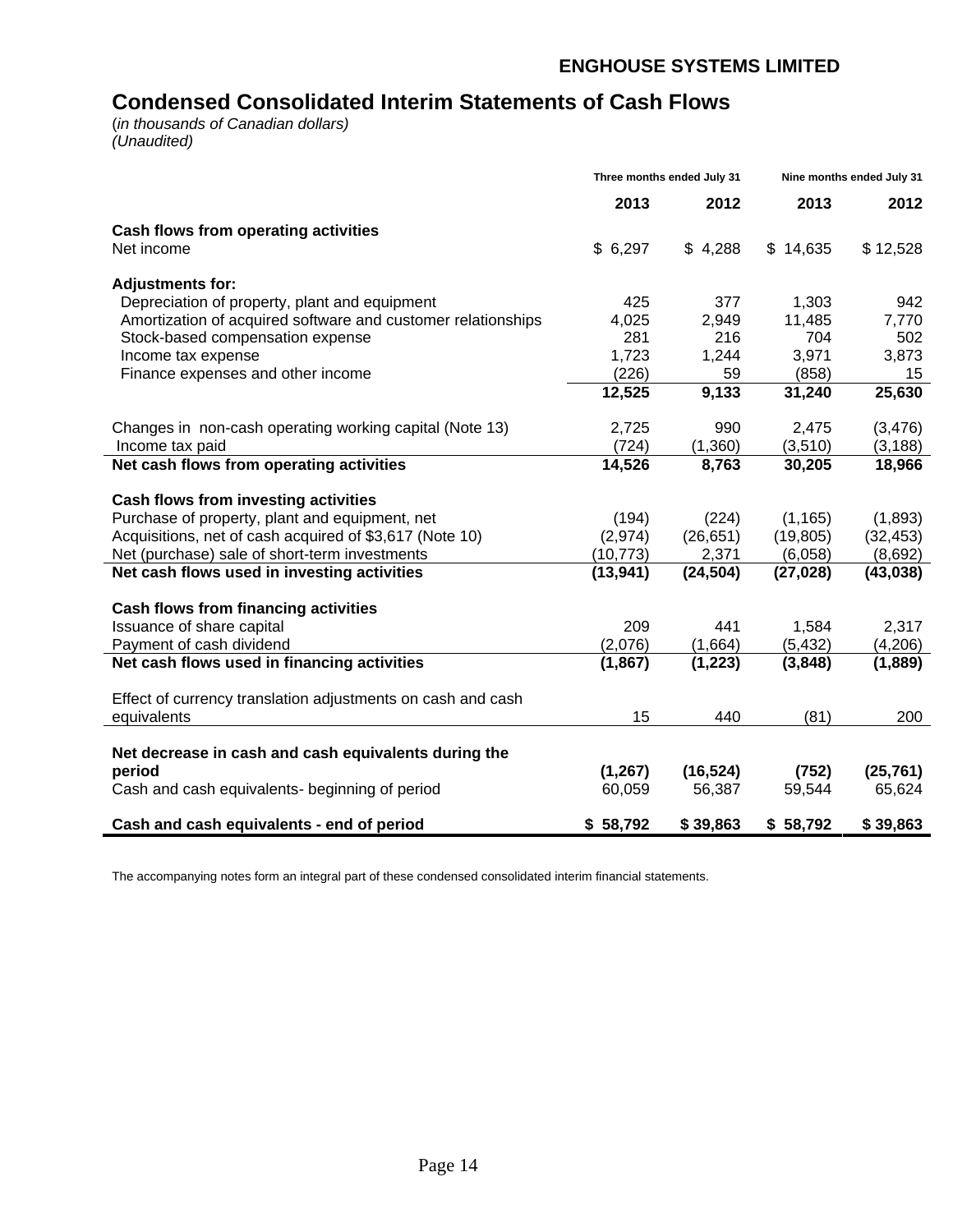**For the three and nine months ended July 31, 2013 and 2012**

(Unaudited, in thousands of Canadian dollars, except per share amounts)

#### **1. Description of the business and reporting entity**

Enghouse Systems Limited and its wholly owned subsidiaries (together the "Company" or "Enghouse") develop enterprise software solutions for a variety of vertical markets. The Company is organized around two business segments: the Interactive Management Group and the Asset Management Group. The Interactive Management Group specializes in communications software and services that are designed to enhance customer service, increase efficiency and manage customer communications across the enterprise. Core technologies include contact center, attendant console, interactive voice response, call recording and workforce optimization solutions that support any telephony environment, on-premise or in the cloud. Its customers include insurance companies, banks, utilities as well as high technology, health care and hospitality companies. The Asset Management Group provides a portfolio of products to telecom service providers as well as software solutions for the transportation industry, utilities and the oil and gas industry. These include telecom billing, data conversion, and geo-spatial software solutions for complex network infrastructures and fleet/logistics management solutions for the public and private sectors. Enghouse is incorporated and domiciled in Canada. The address of its registered office is 80 Tiverton Court, Suite 800, Markham, Ontario, L3R 0G4. The Company has offices around the world including the United States, the United Kingdom, Sweden, Norway, Denmark, Australia, New Zealand, Israel and Croatia.

#### **2. Basis of preparation**

#### **(a) Statement of compliance**

These condensed consolidated interim financial statements have been prepared in accordance with IAS 34, Interim Financial Reporting . The condensed consolidated interim financial statements should be read in conjunction with the annual consolidated financial statements for the year ended October 31, 2012, which have been prepared in accordance with IFRS. These condensed consolidated interim financial statements were approved for issue on September 10, 2013.

#### **(b) Basis of measurement**

The condensed consolidated interim financial statements have been prepared on the historical cost basis except for available-for-sale financial assets, certain assets and liabilities initially recognized in connection with business combinations, and derivative financial instruments, which are measured at fair value.

#### **(c) Functional and presentation of currency**

The condensed consolidated interim financial statements are presented in Canadian Dollars, which is the Company's functional currency.

#### **(d) Use of estimates and judgments**

The preparation of the condensed consolidated interim financial statements requires management to make judgments, estimates and assumptions that affect the application of accounting policies and the reported amounts of assets and liabilities, income and expense. Actual results may differ from these estimates.

In preparing these condensed consolidated interim financial statements, the significant judgements made by management and the key sources of estimation uncertainty were the same as those that applied to the consolidated financial statements for the year ended October 31, 2012, with the exception of changes in estimates that are required in determining the provision for income taxes.

#### **3. Significant accounting policies**

The accounting policies adopted are consistent with those of the previous financial year, except as described below.

Taxes on income in the interim periods are accrued using the tax rate that would be applicable to expected total annual income.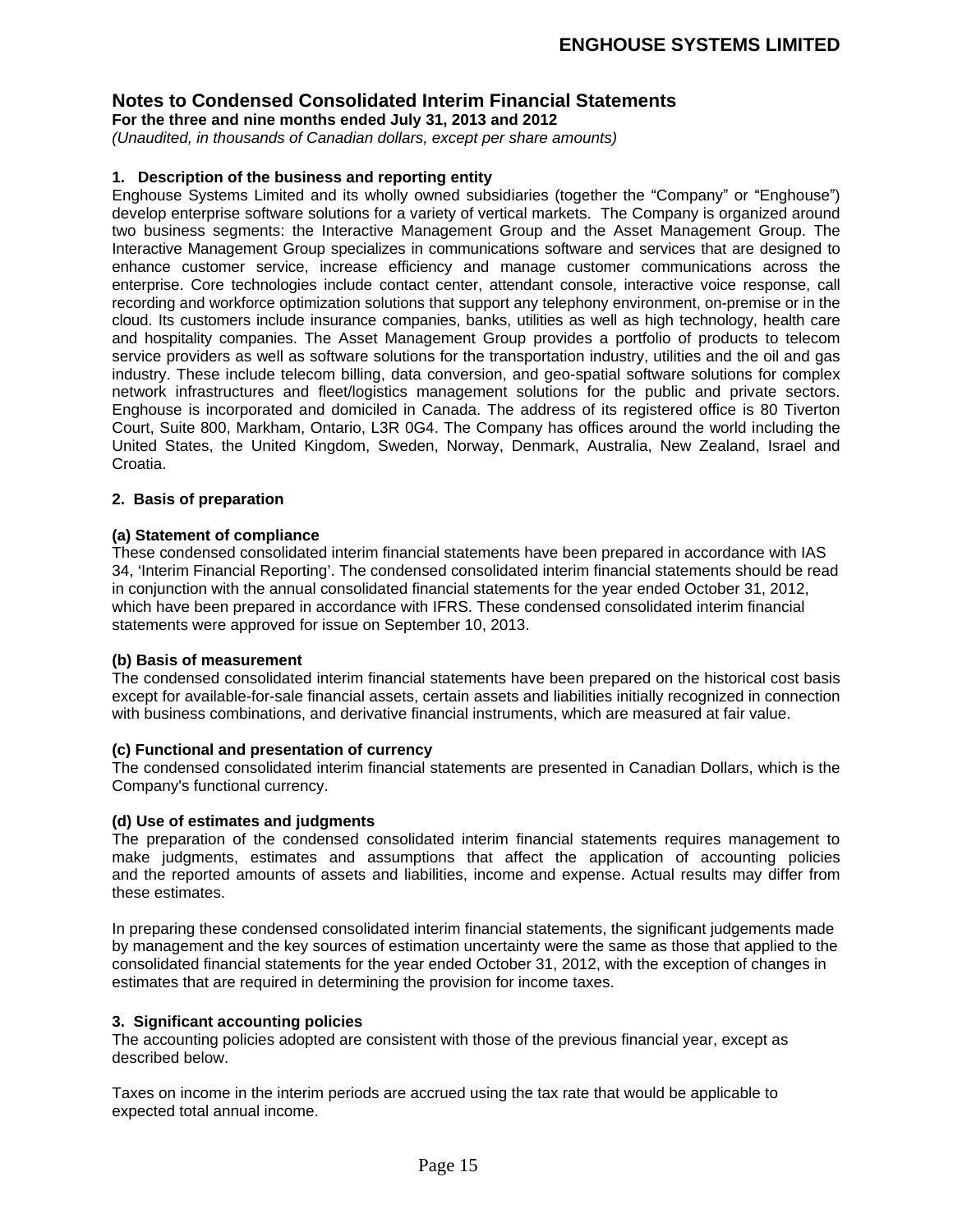**For the three and nine months ended July 31, 2013 and 2012**

(Unaudited, in thousands of Canadian dollars, except per share amounts)

#### **4. Intangible assets**

|                               | <b>Acquired</b><br>Software | <b>Customer</b><br><b>Relationships</b> | Goodwill | <b>Total</b> |
|-------------------------------|-----------------------------|-----------------------------------------|----------|--------------|
|                               |                             |                                         |          |              |
| At November 1, 2012           |                             |                                         |          |              |
| Cost                          | 73,228                      | 34,449                                  | 64,358   | 172,035      |
| Accumulated depreciation      | (48, 366)                   | (16, 674)                               |          | (65,040)     |
| Net book value                | 24,862                      | 17,775                                  | 64,358   | 106,995      |
| Period ended July 31, 2013    |                             |                                         |          |              |
| Opening net book value        | 24,862                      | 17,775                                  | 64,358   | 106,995      |
| Acquisition                   | 7,349                       | 9,690                                   | 8,366    | 25,405       |
| Disposals                     | (45)                        |                                         |          | (45)         |
| Purchase Price Adjustments    |                             |                                         | 493      | 493          |
| Amortization                  | (7, 387)                    | (4,098)                                 | $\sim$   | (11, 485)    |
| Exchange difference           | 166                         | 114                                     | 53       | 332          |
| <b>Closing net book value</b> | 24,945                      | 23,481                                  | 73,270   | 121,696      |
| At July 31, 2013              |                             |                                         |          |              |
| Cost                          | 80,532                      | 44,140                                  | 73,270   | 197,942      |
| Accumulated amortization      | (55, 587)                   | (20, 659)                               |          | (76, 246)    |
| Net book value                | 24,945                      | 23,481                                  | 73,270   | 121,696      |

#### **5. Accrued provisions**

Accrued provisions include provisions for onerous contracts, legal claims, restructuring and special charges, and are measured based on management's best estimate of the expenditure required to settle the obligation at the end of the reporting period.

|                                         | <b>Total</b> |
|-----------------------------------------|--------------|
| At November 1, 2012                     | 1,621        |
| Additional provisions                   | 3,602        |
| Unused amounts reversed                 |              |
| Utilized during the period              | (1, 925)     |
| Effect of movements in foreign exchange |              |
| At July 31, 2013                        | \$3,292      |

#### **6. Share capital and other components of shareholder s equity**

#### **Capital Stock**

The authorized share capital of the Company consists of an unlimited number of common shares, an unlimited amount of Class A, redeemable, retractable, non-voting, non-cumulative, preference shares and an unlimited number of Class B, redeemable, retractable, non-voting, preference shares. There were 25,987,962 common shares outstanding as at July 31, 2013. There were no Class A and no Class B preference shares issued and outstanding as at either October 31, 2012 or July 31, 2013.

#### **Common share repurchase plan**

On April 16, 2013, the Company renewed its common share repurchase plan, whereby it may repurchase up to a maximum of 1,745,206 common shares of the Company, expiring on April 15, 2014. The Company did not repurchase any common shares in either fiscal 2013 or 2012.

#### **Accumulated other comprehensive income (loss)**

Accumulated other comprehensive income (loss) is comprised of the following separate components of equity: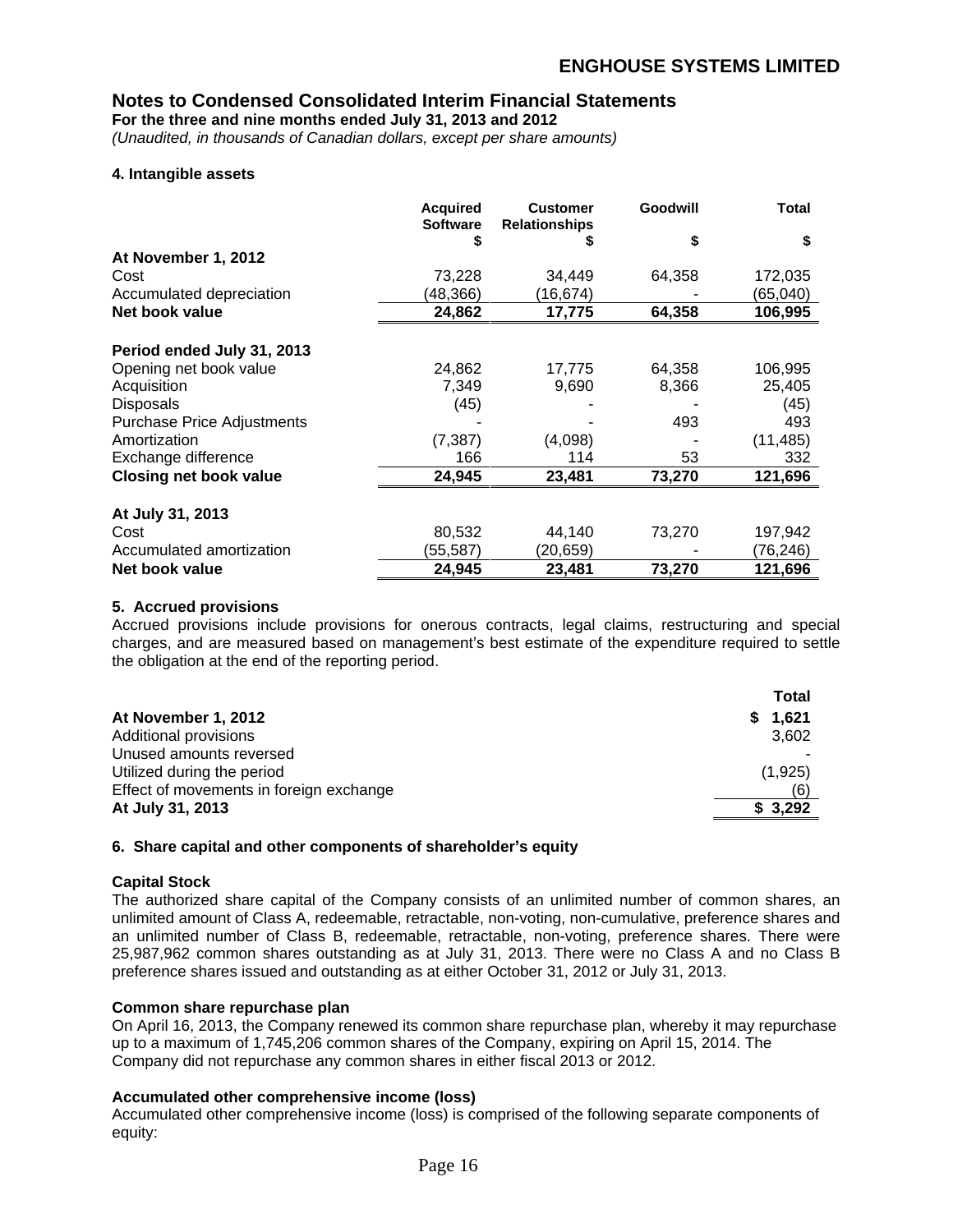**For the three and nine months ended July 31, 2013 and 2012**

(Unaudited, in thousands of Canadian dollars, except per share amounts)

#### Cumulative translation account

The cumulative translation account comprises all foreign currency differences arising from the translation of the financial statements of foreign operations.

#### Unrealized gains/losses on available-for-sale financial assets

Available-for-sale differences comprise the cumulative net change in the fair value of available-for-sale financial assets until the investments are derecognized or impaired.

#### **Dividends**

During the three months ended July 31, 2013, the Company paid dividends of \$0.08 per common share (three months ended July 31, 2012 - \$0.065 per common share).

#### **7. Stock-based Compensation**

The Company has granted options to purchase common shares to certain directors, officers and employees of the Company, pursuant to the terms of the Company's stock option plan (the "Plan"). The Plan provides that a total of  $2,393,700$  (July 31,  $2012 - 2,012,100$ ) common shares are reserved for options and that the shares reserved for options, which could become exercisable in any one year, will not exceed more than 10% of the issued and outstanding common shares of the Company at the time such options may be exercisable. These options vest at various times over four years and expire seven to ten years after the grant date. The exercise price of each option equals the market price of the Company's stock on the date the options are granted.

A summary of the status of the Company's Plan as at July 31, 2013 and July 31, 2012, and changes during the three months and nine months ended respectively on those dates is presented as follows:

| Three months ended:                |                  | July 31, 2013                 |                | July 31, 2012         |
|------------------------------------|------------------|-------------------------------|----------------|-----------------------|
|                                    |                  | Weighted                      |                | Weighted              |
|                                    | <b>Number of</b> | Average                       | Number of      | Average               |
|                                    |                  | <b>Options Exercise Price</b> | <b>Options</b> | <b>Exercise Price</b> |
|                                    |                  | $\mathsf{in} \; \mathsf{s}$   |                | in \$                 |
| Outstanding at beginning of period | ,408,000         | 11.36                         | ,499,400       | 8.75                  |
| Granted                            | 90,000           | 23.68                         | 155,000        | 13.51                 |
| Exercised                          | (35,000)         | 5.96                          | (64,000)       | 6.89                  |
| Forfeited                          |                  |                               |                |                       |
| Outstanding at end of period       | 1,463,000        | 12.25                         | 1,590,400      | 9.29                  |
| Options exercisable at             |                  |                               |                |                       |
| end of period                      | 659,000          | 8.20                          | 731,900        | <b>710</b>            |

| Nine months ended:                 |            | July 31, 2013                 |                  | July 31, 2012                 |
|------------------------------------|------------|-------------------------------|------------------|-------------------------------|
|                                    |            | Weighted                      |                  | Weighted                      |
|                                    | Number of  | Average                       | <b>Number of</b> | Average                       |
|                                    |            | <b>Options Exercise Price</b> |                  | <b>Options Exercise Price</b> |
|                                    |            | in \$                         |                  | in \$                         |
| Outstanding at beginning of period | 1,354,400  | 9.43                          | ,487,700         | 7.32                          |
| Granted                            | 405,000    | 19.17                         | 510,000          | 13.21                         |
| Exercised                          | (207, 400) | 7.64                          | (332, 300)       | 6.97                          |
| Forfeited                          | (89,000)   | 11.67                         | (75,000)         | 7.16                          |
| Outstanding at end of period       | 1,463,000  | 12.25                         | 1,590,400        | 9.29                          |
| Options exercisable at             |            |                               |                  |                               |
| end of period                      | 659,000    | 8.20                          | 731,900          | 7.10                          |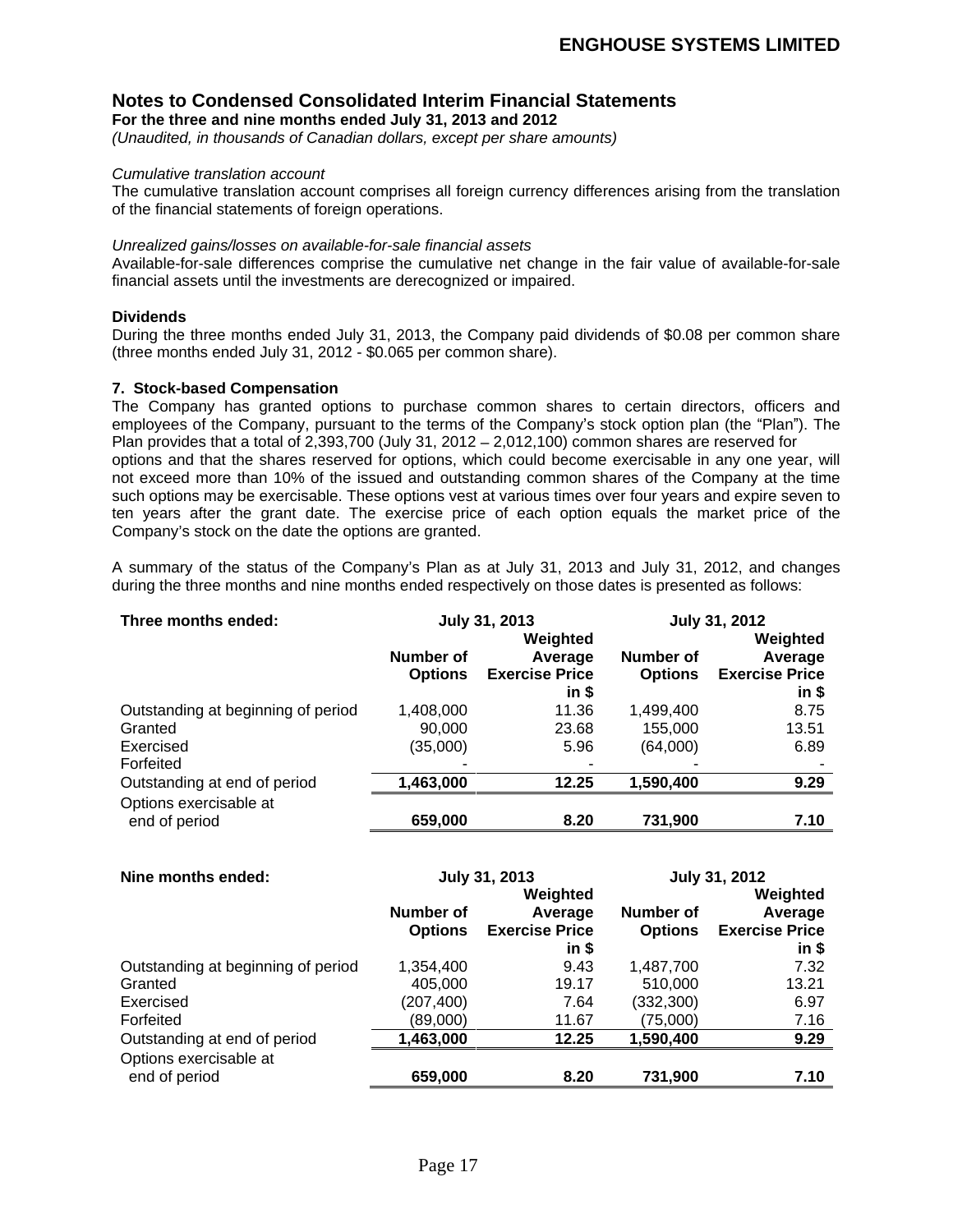**For the three and nine months ended July 31, 2013 and 2012**

(Unaudited, in thousands of Canadian dollars, except per share amounts)

The Company uses the fair value method for recording compensation expense related to equity instruments awarded to employees, officers and directors in accordance with IFRS 2. For the purposes of expensing stock options, each tranche in an award is considered a separate award with its own vesting period and grant date fair value. Compensation expense is recognized over the tranche's vesting period by increasing contributed surplus based on the number of awards expected to vest. During the third quarter of 2013, the Company recorded a non-cash charge of \$281 (Q3/2012 - \$216).

For options granted in the period, the fair value of each stock option on the date of the grant was estimated using the Black-Scholes option pricing model as set out below. Estimated volatility is calculated on a daily basis using historical closing prices, as adjusted for certain events that management deemed to be non-recurring and non-indicative of future events over a five year period, which reflects the expected life of the options.

|                                                                                                                       | Options         | Option.        | <b>Options</b> | <b>Options</b>  | <b>Options</b>       |
|-----------------------------------------------------------------------------------------------------------------------|-----------------|----------------|----------------|-----------------|----------------------|
|                                                                                                                       | Granted         | <b>Grantec</b> | Granted        | Grantec         | <b>Granted</b>       |
|                                                                                                                       | June - July     | <b>March</b>   | January        | <b>December</b> | <b>EV</b>            |
|                                                                                                                       | 2013            | 2013           | 2013           | 2012            | 2012                 |
|                                                                                                                       |                 |                |                |                 |                      |
| Risk-free interest rate (%)                                                                                           | 1.69% -         | 1.61%          | 1.32%          | 1.25%           | $1.18% -$            |
|                                                                                                                       | 1.75%           |                |                |                 | 1.47%                |
|                                                                                                                       | 31%             | 31%            | 31%            | 31%             | 34% - 35%            |
|                                                                                                                       | \$0.32          | \$0.32         | \$0.26         |                 | \$0.26 \$0.20-\$0.26 |
|                                                                                                                       |                 |                |                |                 |                      |
|                                                                                                                       |                 |                |                |                 |                      |
| Estimated volatility (%)<br>Dividend yield<br>Expected life (in years)<br>Weighted average fair value<br>(in dollars) | \$6.09 - \$6.16 | \$4.76         | \$4.26         | \$4.27          | $$2.87 - $4.09$      |

#### **8. Income tax**

Income tax expense is recognized based on management's best estimate of the weighted average annual income tax rate expected for the full financial year. The estimated annual rate used for the year ended October 31, 2013 is 21.3% (2012 - 23.6%).

#### **9. Earnings per share:**

**Basic:** Basic earnings per share are calculated by dividing the net income attributable to owners of the parent by the weighted average number of common shares issued during the period.

|                                                   | Three months ended July 31 |        | Nine months ended July 31 |                    |  |
|---------------------------------------------------|----------------------------|--------|---------------------------|--------------------|--|
|                                                   | 2013                       | 2012   | 2013                      | 2012               |  |
| Net income attributable to owners of the parent   | \$6,297                    | 34,288 | \$14,635                  | \$12,528<br>25,528 |  |
| Weighted average number of common shares in issue | 25,963                     | 25,638 | 25,885                    |                    |  |
| <b>Basic earnings per share</b>                   | \$0.24                     | 0.17   | . በ 57                    | 0.49               |  |

**Diluted:** Diluted earnings per share is calculated by adjusting the weighted average number of common shares outstanding to assumed conversions of all dilutive potential common shares. The Company has only stock options as potential dilutive common shares. For stock options, a calculation is done to determine the number of shares that could have been acquired at fair value (determined as the average market share price of the Company's outstanding shares for the period) based on the monetary value of the subscription rights attached to the stock options. The number of shares calculated above is compared to the number of shares that would have been issued assuming the exercise of the stock options.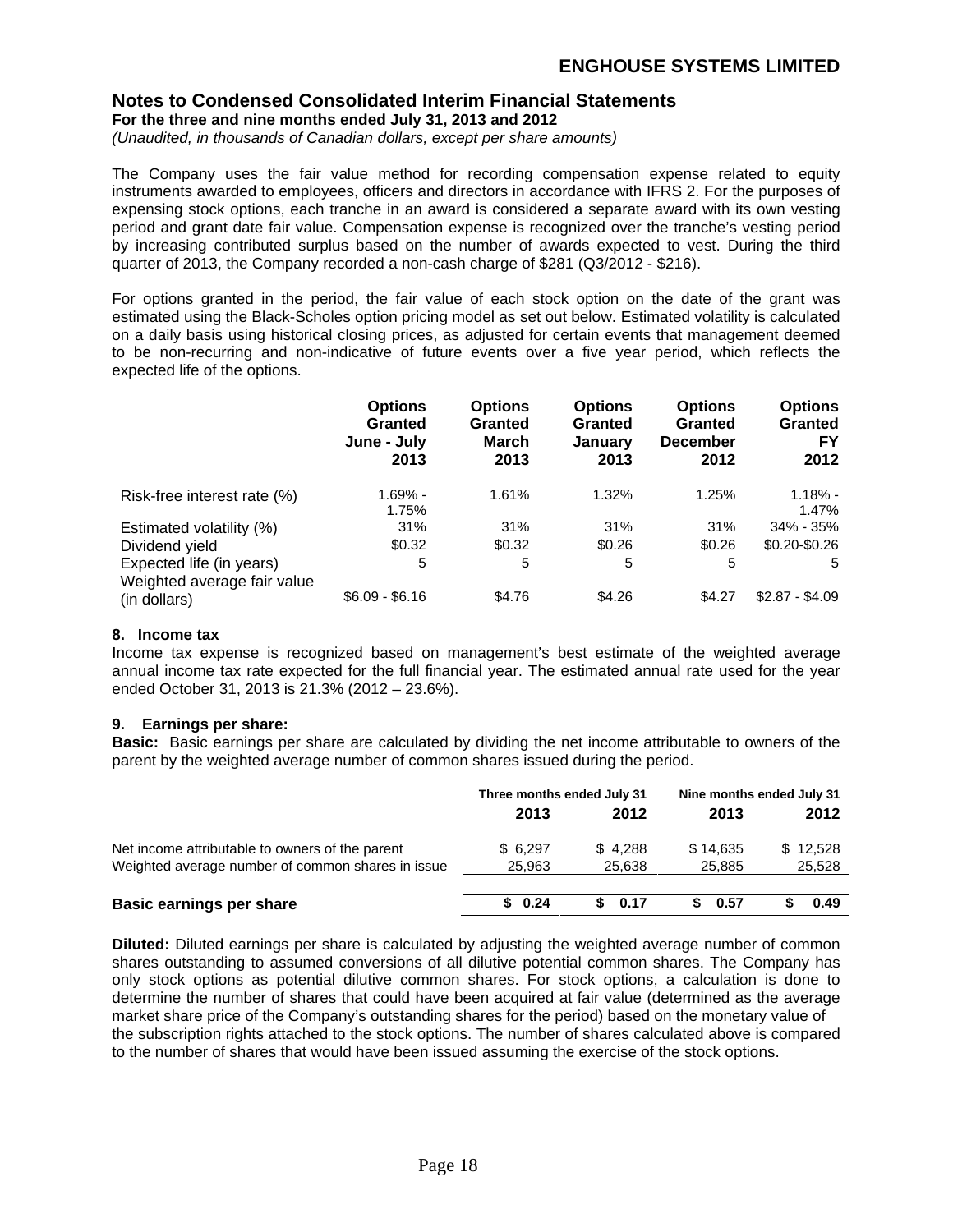**For the three and nine months ended July 31, 2013 and 2012**

(Unaudited, in thousands of Canadian dollars, except per share amounts)

|                                                                            | Three months ended July 31 |         | Nine months ended July 31 |          |
|----------------------------------------------------------------------------|----------------------------|---------|---------------------------|----------|
|                                                                            | 2013                       | 2012    | 2013                      | 2012     |
| Net income attributable to owners of the<br>parent                         | \$6,297                    | \$4,288 | \$14,635                  | \$12,528 |
| Weighted average number of common shares<br>issued<br>Adjustments for:     | 25,963                     | 25,638  | 25,885                    | 25,528   |
| Stock options                                                              | 713                        | 515     | 587                       | 480      |
| Weighted average number of common shares<br>for diluted earnings per share | 26,676                     | 26,153  | 26,472                    | 26,008   |
| Diluted earnings per share                                                 | \$0.24                     | \$0.16  | \$0.55                    | \$0.48   |

Options to purchase common shares of  $90,000$  (2012 - 370,000) at an average price of \$23.68 (2012 -\$13.89) per share were outstanding during the year but were not included in the computation of diluted earnings per share because the options' exercise prices were greater than the average market price of common shares during the fiscal year.

#### **10. Acquisitions**

On June 1, 2012, the Company acquired 100% of the issued and outstanding shares of Zeacom Group Limited ("Zeacom") for a net cash purchase price of approximately \$31.0 million. On closing, U.S. \$4.5 million was paid into escrow to be released to the vendors, subject to hold back and adjustment. Of this hold back amount, U.S. \$0.3 million remains in escrow, while U.S. \$1.7 million was released to the Company and U.S. \$2.5 million was released to the vendors. Zeacom provides multi-channel contact center and business process automation solutions and is headquartered in Auckland, New Zealand, with offices in Australia, the U.K. and the U.S. Results have been reported in the Interactive Management Group since the date of acquisition.

On November 1, 2012 the Company acquired 100% of the issued and outstanding common shares of Visionutveckling AB ("Vision") and 100% of the issued and outstanding common shares of Albatross Scandinavia AB ("Albatross") on December 1, 2012 for an aggregate cash purchase price of approximately \$11.9 million. Of this amount, approximately \$2.0 million is subject to hold back and adjustment. Vision provides attendant and contact center software solutions with offerings both on-premise and in the cloud, with operations based in Sweden, Norway and Denmark. Results are included in the Interactive Management Group from the date of acquisition. Albatross, based in Sweden, provides a real-time intelligent network platform that delivers voice and SMS routing products to telecom operators, with results included in the Asset Management Division from the date of acquisition.

On March 1, 2013 the Company acquired 100% of the issued and outstanding common shares of Locus Holdings AS ("Locus") for a net cash purchase price of approximately \$12.7 million, subject to certain price adjustments. Of this amount, approximately \$2.1 million remains subject to hold back and adjustment after release of \$0.4 million to the vendors and \$0.2 million to the Company in June 2013. Headquartered in Sandefjord, Norway, Locus is a leading supplier of fleet management solutions for the Public Safety and Transport & Logistics (including Security) sectors in the Scandinavian market. Locus has a dominant position in the Norwegian Public Safety sector. Its products are installed in police cars, ambulances, rescue helicopters and fire brigades. Locus's transportation, logistics and M2M products are also well established in these markets, which the Company plans to leverage in its North American Transportation operations. The results have been included in the Asset Management Division subsequent to acquisition.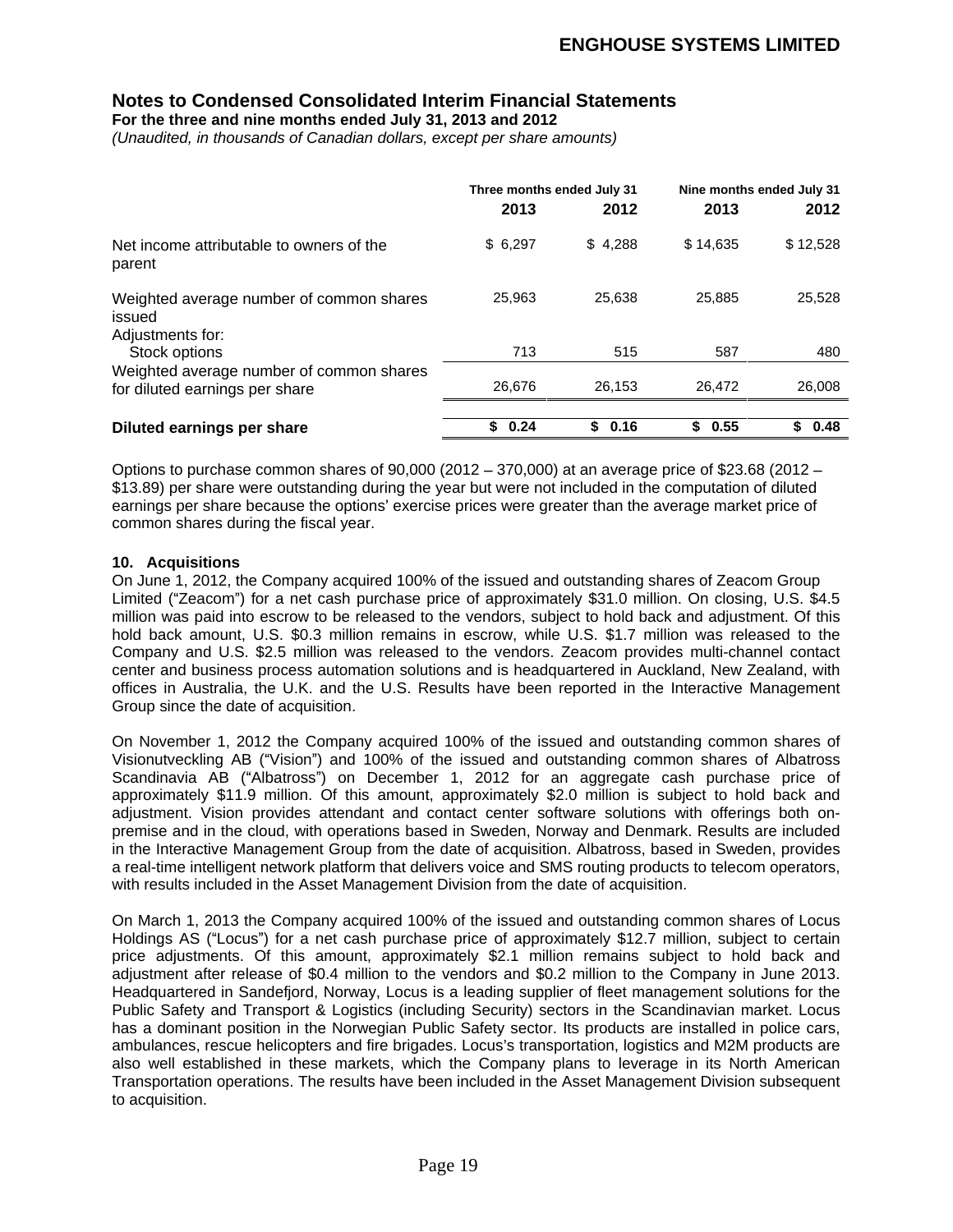**For the three and nine months ended July 31, 2013 and 2012**

(Unaudited, in thousands of Canadian dollars, except per share amounts)

The acquisitions have been recorded under the purchase method of accounting and results have been included in the unaudited condensed consolidated interim statements of operations from their respective acquisition dates. Accordingly, the allocation of the purchase price to assets and liabilities is based on the fair value, with the excess of the purchase price over the fair value of the assets acquired being allocated to goodwill. Management has established the preliminary purchase price allocations taking into account all relevant information at the time of preparing these notes to condensed consolidated interim financial statements. The purchase price allocations above have not been finalized subject to receipt of additional information related to the settlement of the holdback obligations.

The Company's purchase price allocations are as follows:

|                                             | Locus<br>Preliminar<br>2013 | <b>Albatross</b><br>Preliminary<br>2013 | <b>Vision</b><br>Preliminary<br>2013 | Zeacon<br><b>Final</b><br>2012 |
|---------------------------------------------|-----------------------------|-----------------------------------------|--------------------------------------|--------------------------------|
|                                             |                             |                                         |                                      |                                |
| Cash and cash equivalents                   | 3,421                       | <b>Service</b>                          |                                      | 196 \$ 796                     |
| Short-term investments                      |                             |                                         | 508                                  |                                |
| Accounts receivable, net                    | 3,626                       | 485                                     | 2,328                                | 6,493                          |
| Income tax receivable                       |                             |                                         | 196                                  |                                |
| Prepaid expenses and other assets           | 596                         | 148                                     | 31'                                  |                                |
| Property, plant and equipment               | 187                         |                                         | 89                                   | 1,267                          |
| Deferred income tax assets                  | 2,616                       | 148                                     | 148                                  | 828                            |
|                                             | 3,474                       | 330                                     | 3,545                                | 14,489                         |
| Acquired software<br>Customer relationships | 5,840                       | 790                                     | 3,060                                | 6,002                          |
| Goodwill                                    | 3,206                       | 776                                     | 5,803                                | 14,438                         |
|                                             |                             |                                         |                                      | $$2,738$ $$16,184$ $$45,283$   |
| Total assets acquired                       | \$22,966                    |                                         |                                      |                                |
| Less: Current liabilities assumed           | 7,734                       | 1,342                                   | 4,005                                | \$10,118                       |
| Less: Deferred income tax liabilities       | 2,489                       | 246                                     | 1,428                                | 5.124                          |
| Total liabilities assumed                   | \$10,22                     | \$1,588                                 | $\frac{1}{5}$ 5,433 \$ 15,242        |                                |
|                                             |                             |                                         |                                      |                                |
| Net assets acquired for cash consideration  | \$12,743                    | \$1,150                                 | \$10,751                             | \$30,041                       |

### **11. Segmented information**

The Company has two operating segments, the Interactive Management Group and the Asset Management Group, based on the nature of the operations and markets that each of these segments serves. The accounting policies followed by these segments are the same as those described in the summary of significant accounting policies.

The Company's operating segments each develop and market software products and provide services for their respective markets. The Interactive Management Group, which includes the operations of Vision since its date of acquisition on November 1, 2012, provides communications software and services that are designed to enhance customer service, increase efficiency and improve person to person communications across the enterprise. The Group's customers include carriers, service providers, insurance companies, banks, government, utilities, high technology, health care and hospitality companies. The Asset Management Group provides a portfolio of products to telecom service providers as well as software solutions for the transportation industry, utilities and the oil and gas industry. These include telecom billing, data conversion, and geo-spatial software solutions for complex network infrastructures and fleet/logistics management solutions for the public and private sectors. The results of Albatross have been included in the Asset Management Group since acquisition on December 1, 2012, while the results of Locus have been included in the Asset Management Group since acquisition on March 1, 2013.

The Company evaluates segment performance based on revenue and profit or loss before income taxes.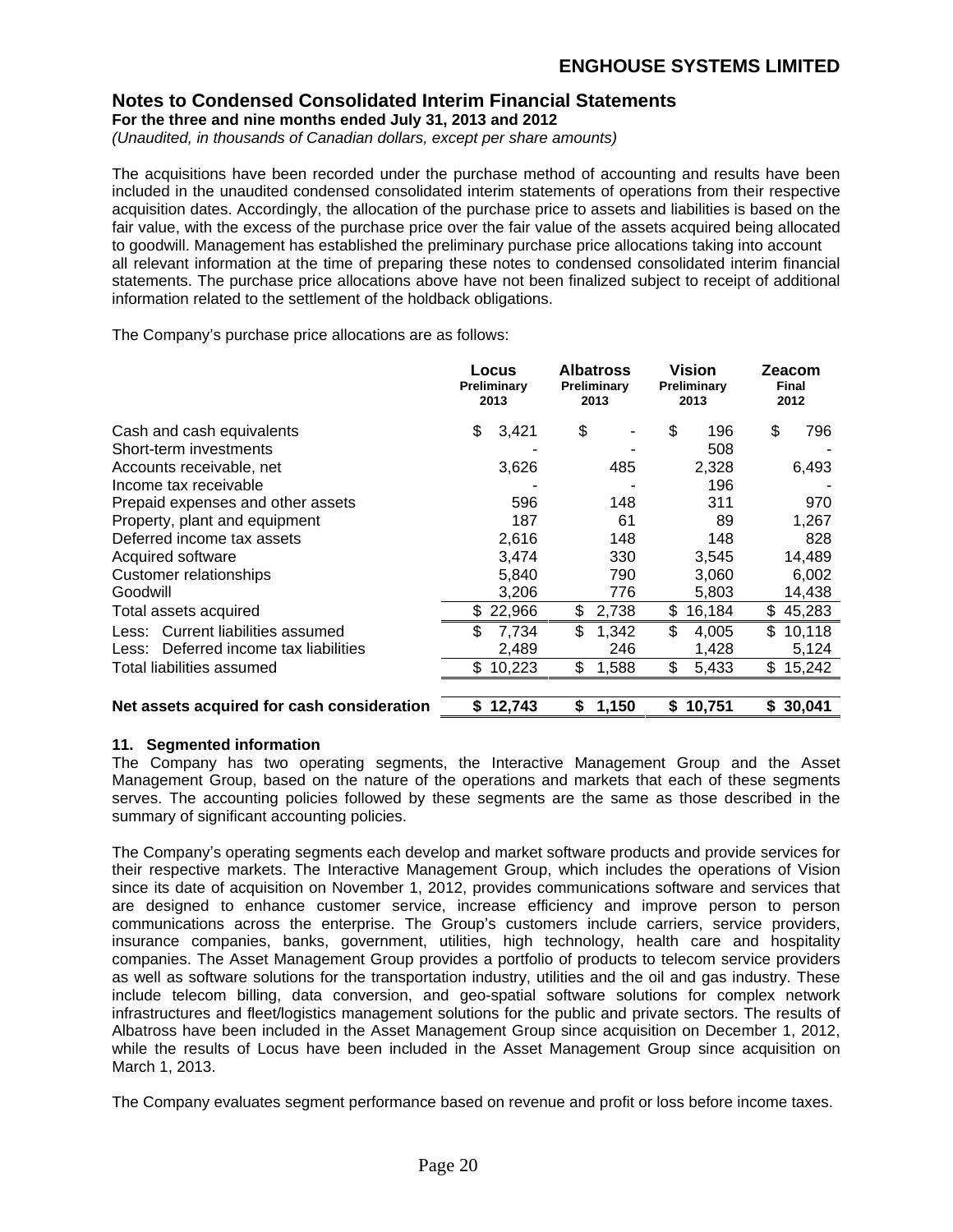**For the three and nine months ended July 31, 2013 and 2012**

(Unaudited, in thousands of Canadian dollars, except per share amounts

|                                                | <b>Interactive</b><br><b>Management</b> | <b>Asset</b><br><b>Management</b> |              |
|------------------------------------------------|-----------------------------------------|-----------------------------------|--------------|
|                                                | Group                                   | Group                             | <b>Total</b> |
| Three months ended July 31, 2013               |                                         |                                   |              |
| Revenue                                        | \$36,264                                | \$9,983                           | \$46,247     |
| Operating expenses excluding non-cash charges  | (25, 648)                               | (7, 187)                          | (32, 835)    |
| Depreciation of property, plant and equipment  | (343)                                   | (82)                              | (425)        |
| Amortization of acquired software and customer |                                         |                                   |              |
| relationships                                  | (3,312)                                 | (713)                             | (4,025)      |
| <b>Segmented profit</b>                        | 6,96                                    | \$2,001                           | \$8,962      |
| Corporate expenses                             |                                         |                                   | (1, 258)     |
| Finance income                                 |                                         |                                   | 90           |
| Finance expenses                               |                                         |                                   | (81)         |
| Other income                                   |                                         |                                   | 207          |
| Income before income taxes                     |                                         |                                   | \$8,020      |

|                                                | Interactive                           | <b>Asset</b> |                                     |
|------------------------------------------------|---------------------------------------|--------------|-------------------------------------|
|                                                | <b>Management Management</b><br>Group | Group        | <b>Total</b>                        |
| Three months ended July 31, 2012               |                                       |              | and the contract of the contract of |
| Revenue                                        | \$ 30,702                             | \$4,725      | \$35,427                            |
| Operating expenses excluding non-cash charges  | (22, 328)                             | (3,374)      | (25, 702)                           |
| Depreciation of property, plant and equipment  | (312)                                 | (65)         | (377)                               |
| Amortization of acquired software and customer |                                       |              |                                     |
| relationships                                  | (2,679)                               | (270)        | (2,949)                             |
| <b>Segmented profit</b>                        | 5,383                                 | \$1,016      | 6,399                               |
| Corporate expenses                             |                                       |              | (1,002)                             |
| Finance income                                 |                                       |              | 194                                 |
| Finance expense                                |                                       |              | (72)                                |
| Other income                                   |                                       |              |                                     |
| Income before income taxes                     |                                       |              | 5,532                               |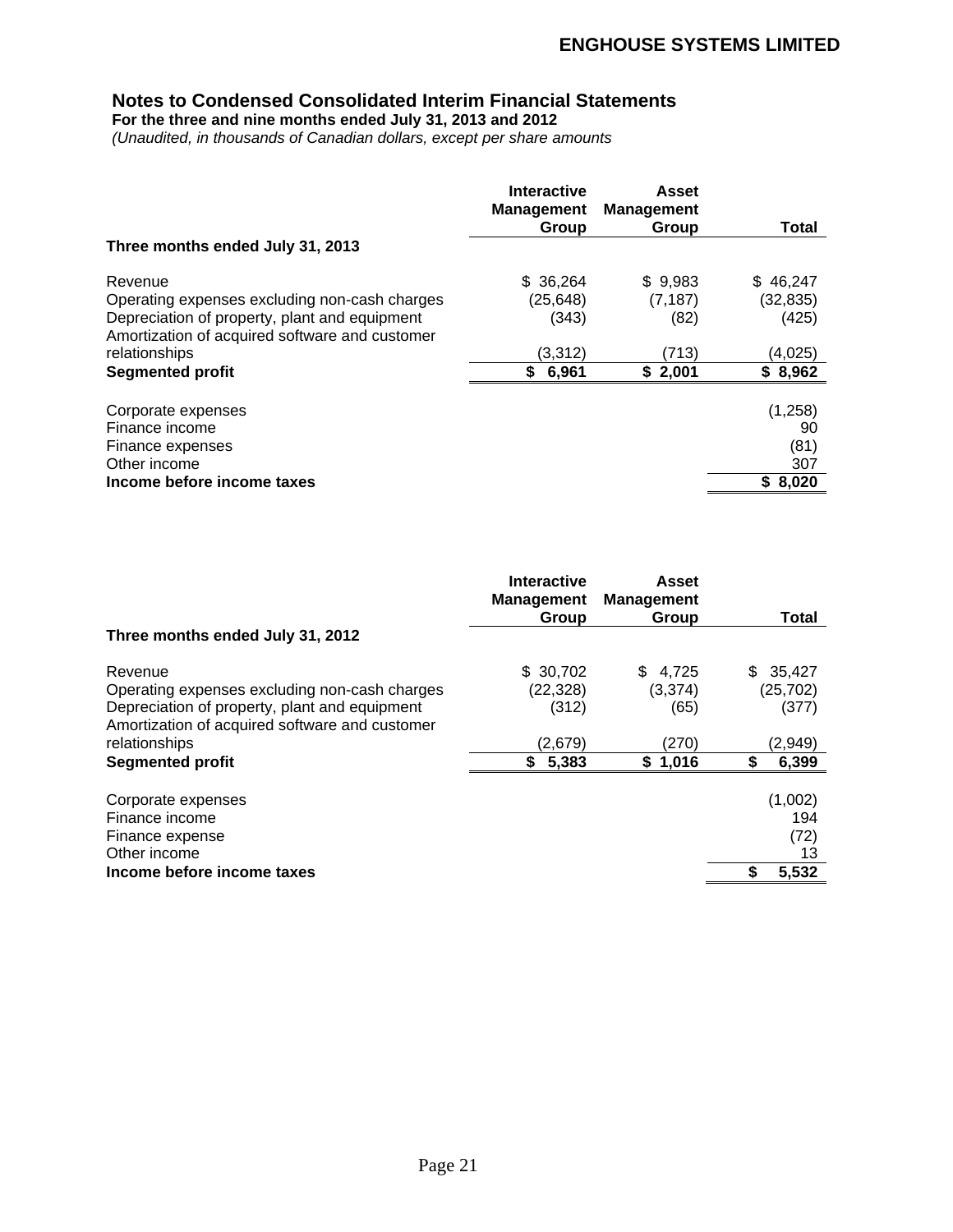**For the three and nine months ended July 31, 2013 and 2012**

(Unaudited, in thousands of Canadian dollars, except per share amounts

|                                                                                                 | <b>Interactive</b><br>Management<br>Group | <b>Asset</b><br><b>Management</b><br>Group | <b>Total</b>                        |
|-------------------------------------------------------------------------------------------------|-------------------------------------------|--------------------------------------------|-------------------------------------|
| Nine months ended July 31, 2013                                                                 |                                           |                                            |                                     |
| Revenue                                                                                         | \$109,243                                 | \$23,472                                   | \$132,715                           |
| Operating expenses excluding non-cash charges                                                   | (80, 829)                                 | (18, 701)                                  | (99, 530)                           |
| Depreciation of property, plant and equipment<br>Amortization of acquired software and customer | (1, 103)                                  | (200)                                      | (1,303)                             |
| relationships                                                                                   | (9,871)                                   | (1,614)                                    | (11, 485)                           |
| <b>Segmented profit</b>                                                                         | \$17,440                                  | \$2,957                                    | \$20,397                            |
| Corporate expenses                                                                              |                                           |                                            |                                     |
| Finance income                                                                                  |                                           |                                            |                                     |
| Finance expenses                                                                                |                                           |                                            | $(3, 166)$<br>517<br>(258)<br>1,116 |
| Other income                                                                                    |                                           |                                            |                                     |
| Income before income taxes                                                                      |                                           |                                            | \$18,606                            |
| Goodwill                                                                                        | \$58,358                                  | \$14,912                                   | \$73,270                            |
| Other assets                                                                                    | 116,444                                   | 38,626                                     | 155,070                             |
| Short-term investments                                                                          |                                           |                                            | 33,245                              |
| <b>Total assets</b>                                                                             |                                           |                                            | \$261,585                           |
| <b>Capital Expenditures</b>                                                                     | 305                                       | 860                                        | $\frac{\$}{\$}$ 1,165               |
|                                                                                                 |                                           |                                            |                                     |

|                                                | Interactive<br>Management | <b>Asset</b><br><b>Management</b> |                                             |
|------------------------------------------------|---------------------------|-----------------------------------|---------------------------------------------|
|                                                | Group                     | Group                             | <b>Total</b>                                |
| Nine months ended July 31, 2012                |                           |                                   |                                             |
| Revenue                                        | \$ 85,897                 | \$11,519                          | \$97,416                                    |
| Operating expenses excluding non-cash charges  | (61, 535)                 | (8, 821)                          | (70, 356)                                   |
| Depreciation of property, plant and equipment  | (775)                     | (167)                             | (942)                                       |
| Amortization of acquired software and customer |                           |                                   |                                             |
| relationships                                  | (7, 157)                  | (613)                             | (7, 770)                                    |
| <b>Segmented profit</b>                        | \$16,430                  | \$1,918                           | \$18,348                                    |
|                                                |                           |                                   |                                             |
| Corporate expenses                             |                           |                                   | (2,630)                                     |
| Finance income                                 |                           |                                   | 698                                         |
| Finance expenses                               |                           |                                   | $(183)$<br>168                              |
| Other income                                   |                           |                                   |                                             |
| Income before income taxes                     |                           |                                   | \$16,401                                    |
| Goodwill                                       | \$53,165                  | \$9,768                           | \$ 62,933                                   |
| Other assets                                   | 113,454                   | 22,350                            | 135,804                                     |
| Short-term investments                         |                           |                                   |                                             |
|                                                |                           |                                   | 39,837<br>and the control of the control of |
| <b>Total assets</b>                            |                           |                                   | \$238,574                                   |
| <b>Capital Expenditures</b>                    | 995                       | 898                               | 1,893                                       |

**Notes to Condensed Consolidated Interim Financial Statements**